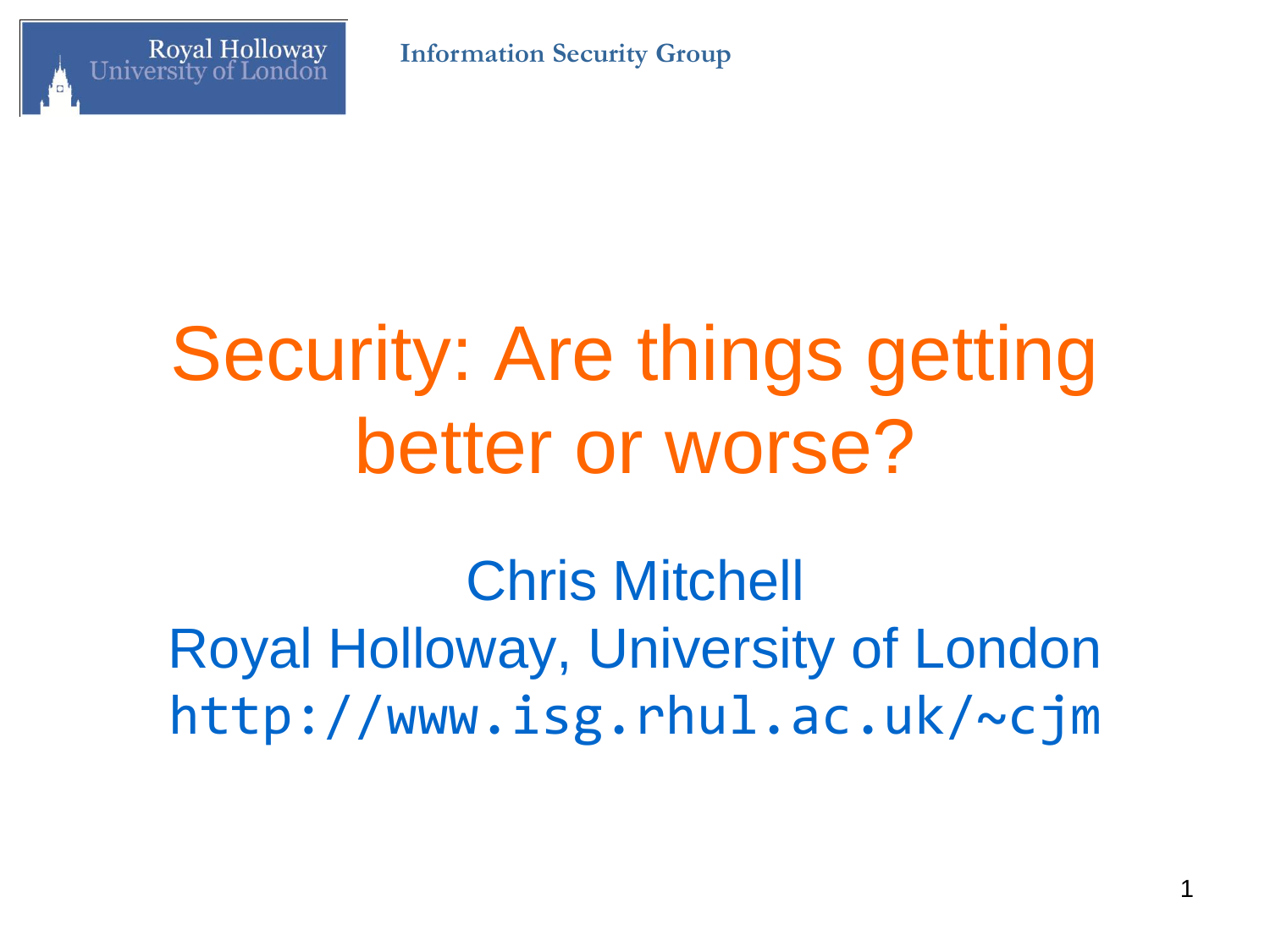

Agenda

- **Introduction**
- Technology trends
- Conflicting requirements
- Concluding remarks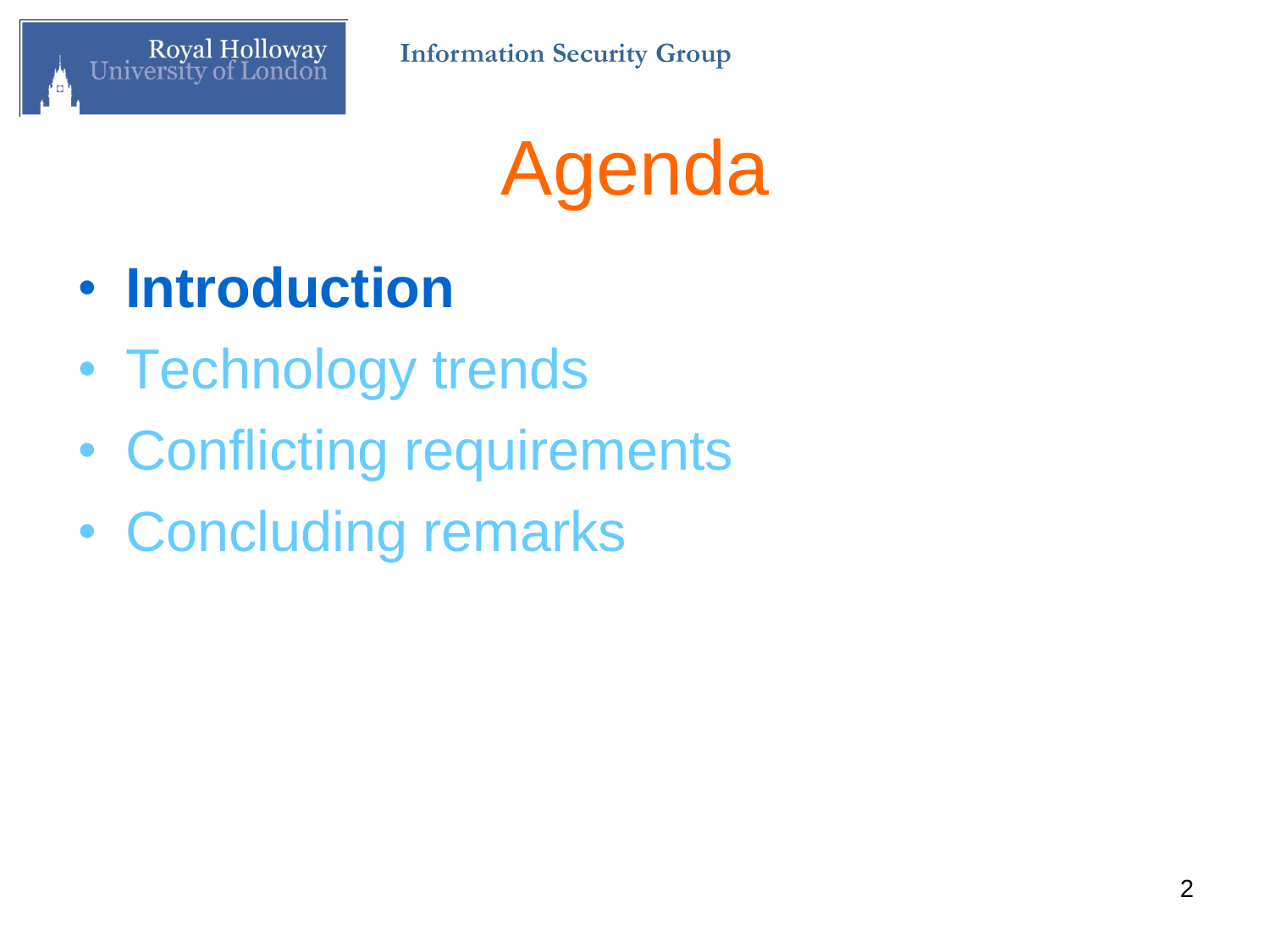

# Background I

- Those of us working on new and emerging security technologies tend to focus on:
	- what their properties are;

- what can be done to develop/improve the technologies; and
- what the technologies can be used for.
- However, from time to time it merits looking at the bigger security picture.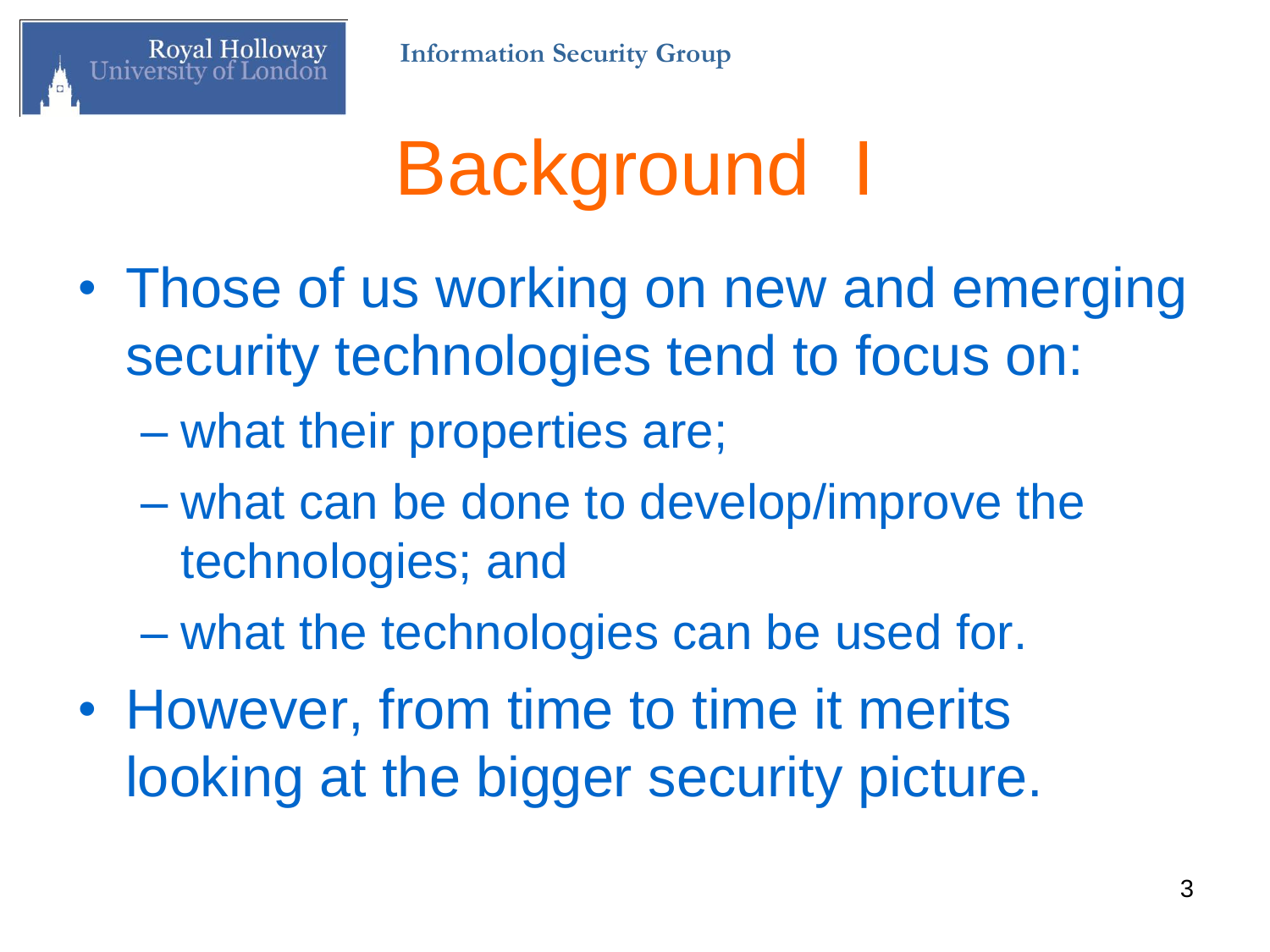

# Background II

- That is, it is worth looking at the major IT trends, and how they affect security and privacy.
- This could help to:

- suggest new directions for research; and
- set priorities for future research.
- This is the main goal of this talk.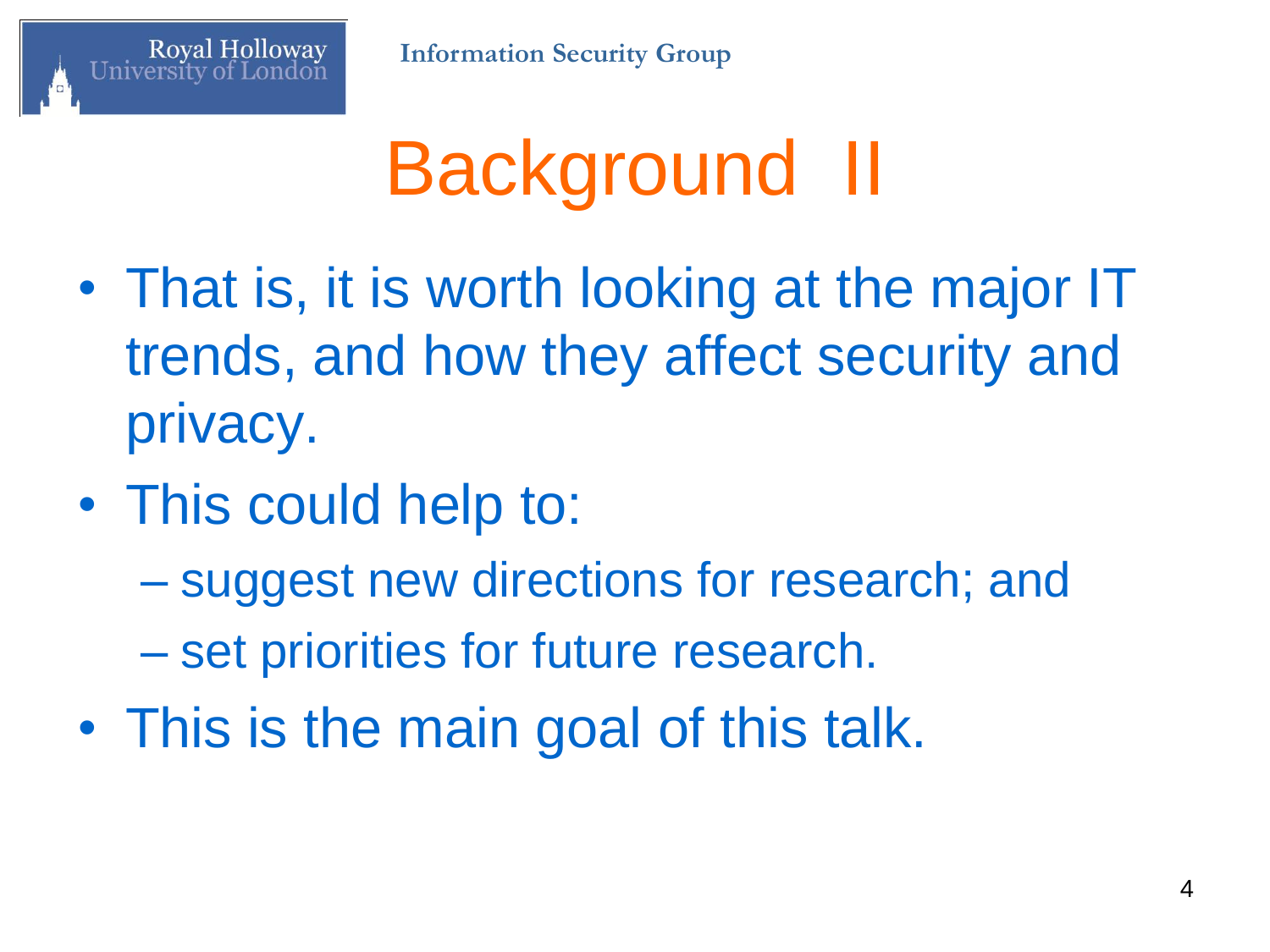

- We will examine two key issues for future information security:
	- **Technology trends** what do they mean for future information security?
	- **Conflicting requirements** how security/privacy requirements are pushing in very different directions to economic and technological pressure (and economic/business pressures are very powerful).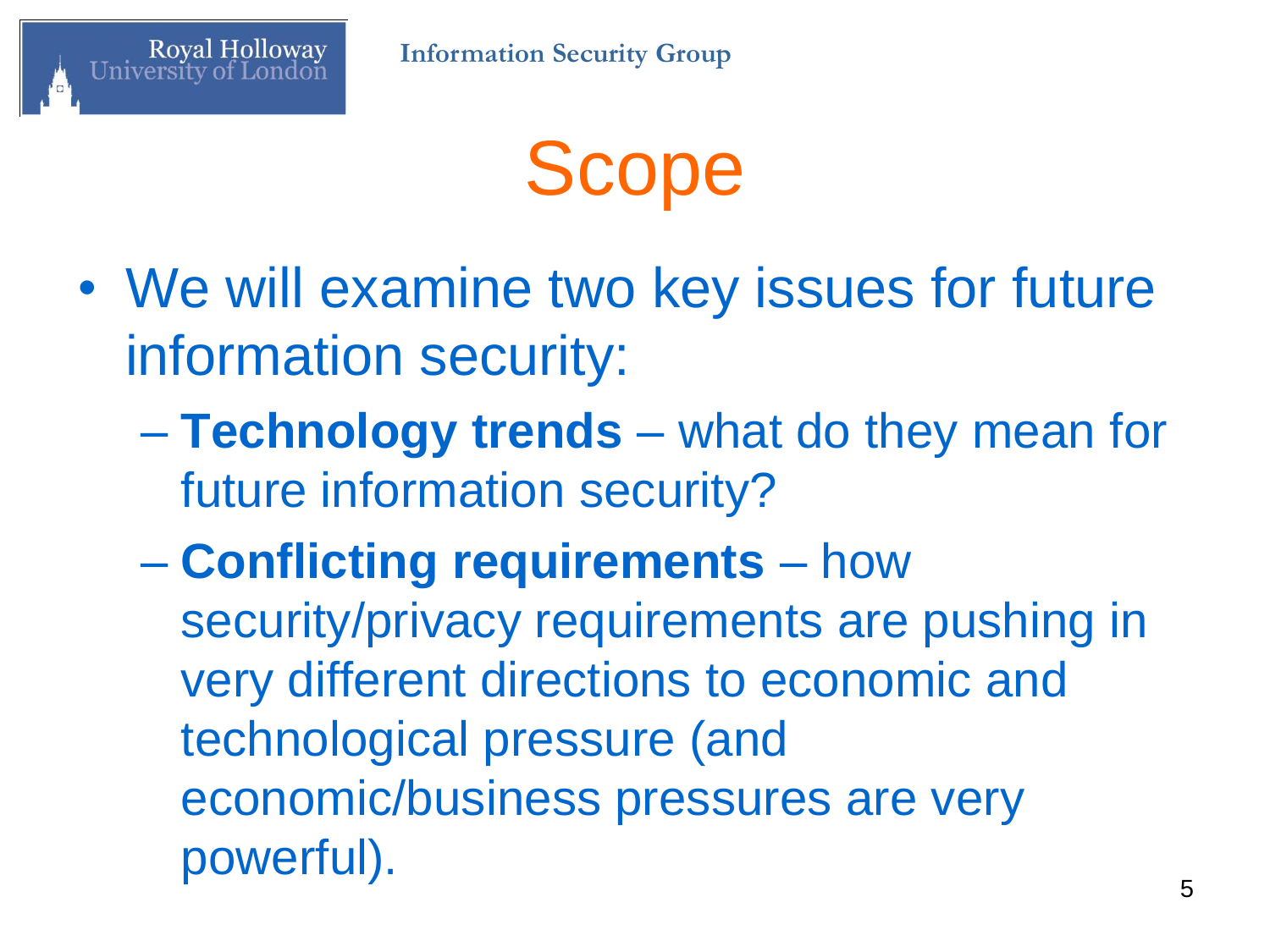

Agenda

- Introduction
- **Technology trends**
- Conflicting requirements
- Concluding remarks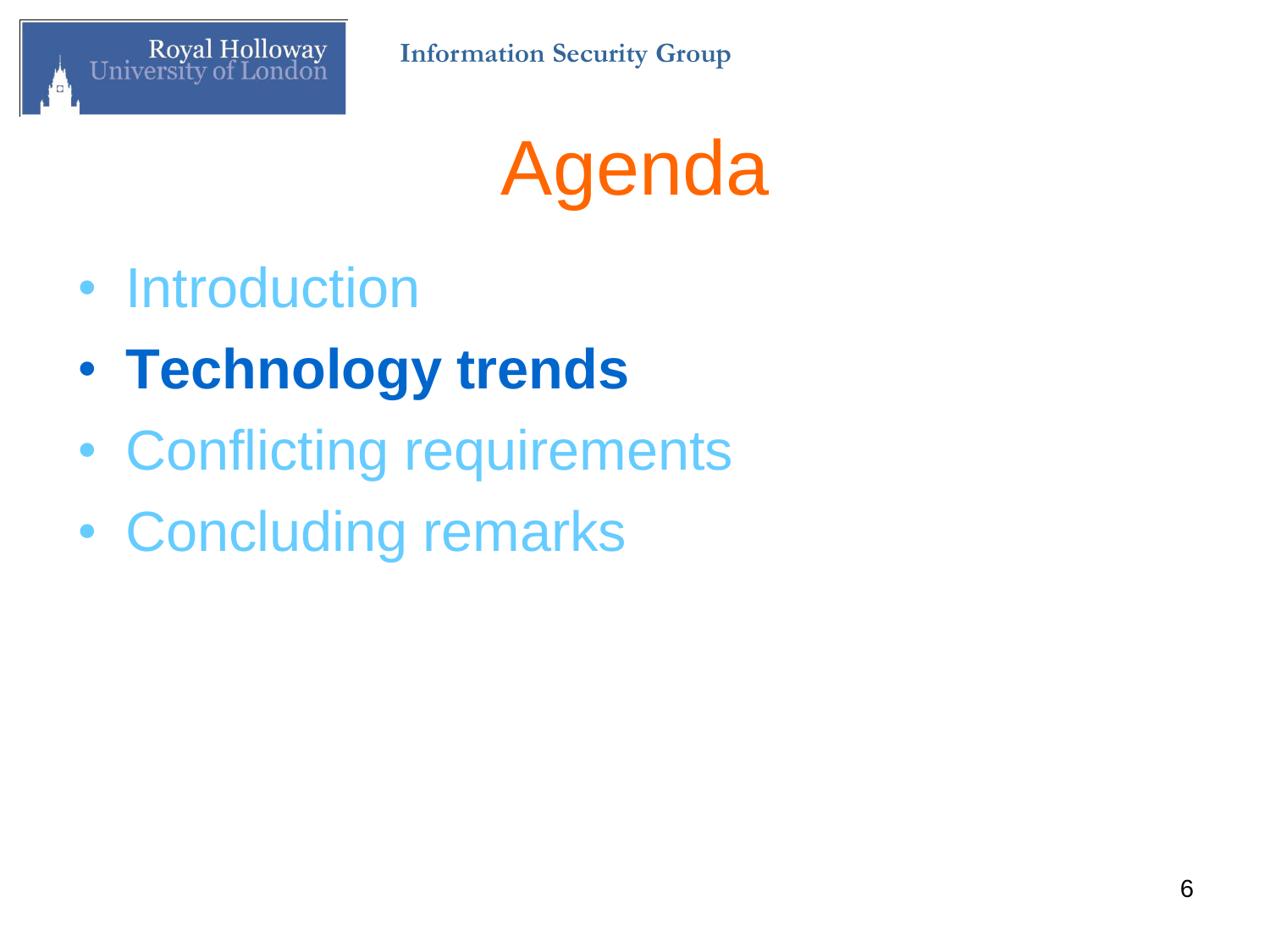

# Key trends

- We look at six key emerging technology trends with serious security and privacy implications:
	- Ubiquitous/ambient computing;
	- Clouds/proxies/Grids;
	- Growing system and component complexity;
	- Integrated peripherals;
	- System intelligence/autonomy;
	- Orchestrated attacks.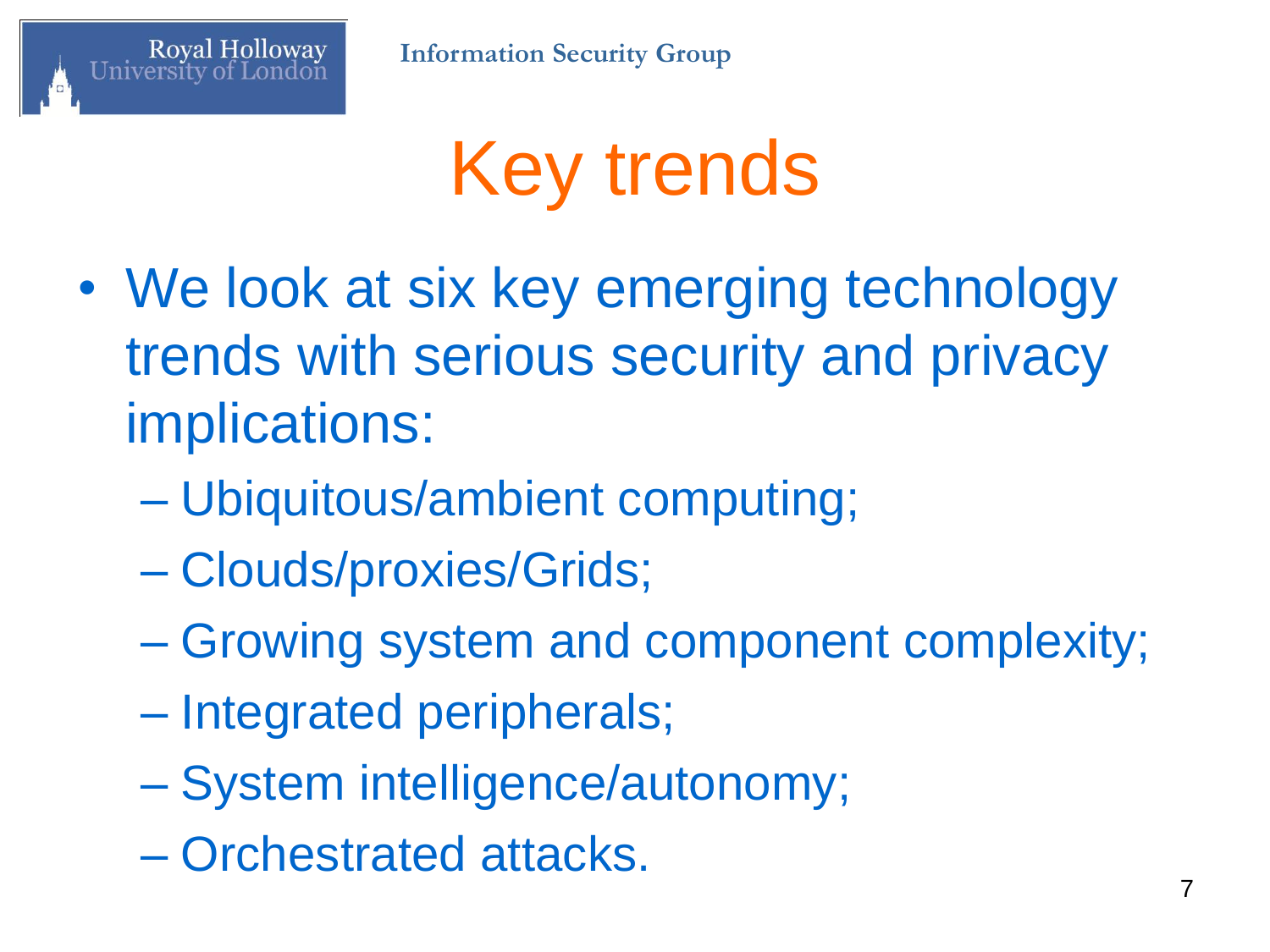# Ubiquitous computing

- The advent of always connected devices is already with us (mobile phones, wireless PC connectivity, RFID, ...).
- Systems have evolved piecemeal there is no overall security architecture.
- Network access protocols offer very limited security (device authentication of network is sometimes non-existent), e.g. giving rise to:
	- "fake network" attacks (GSM, 802.11, ...);
	- compromised access points (either by software or hardware attack).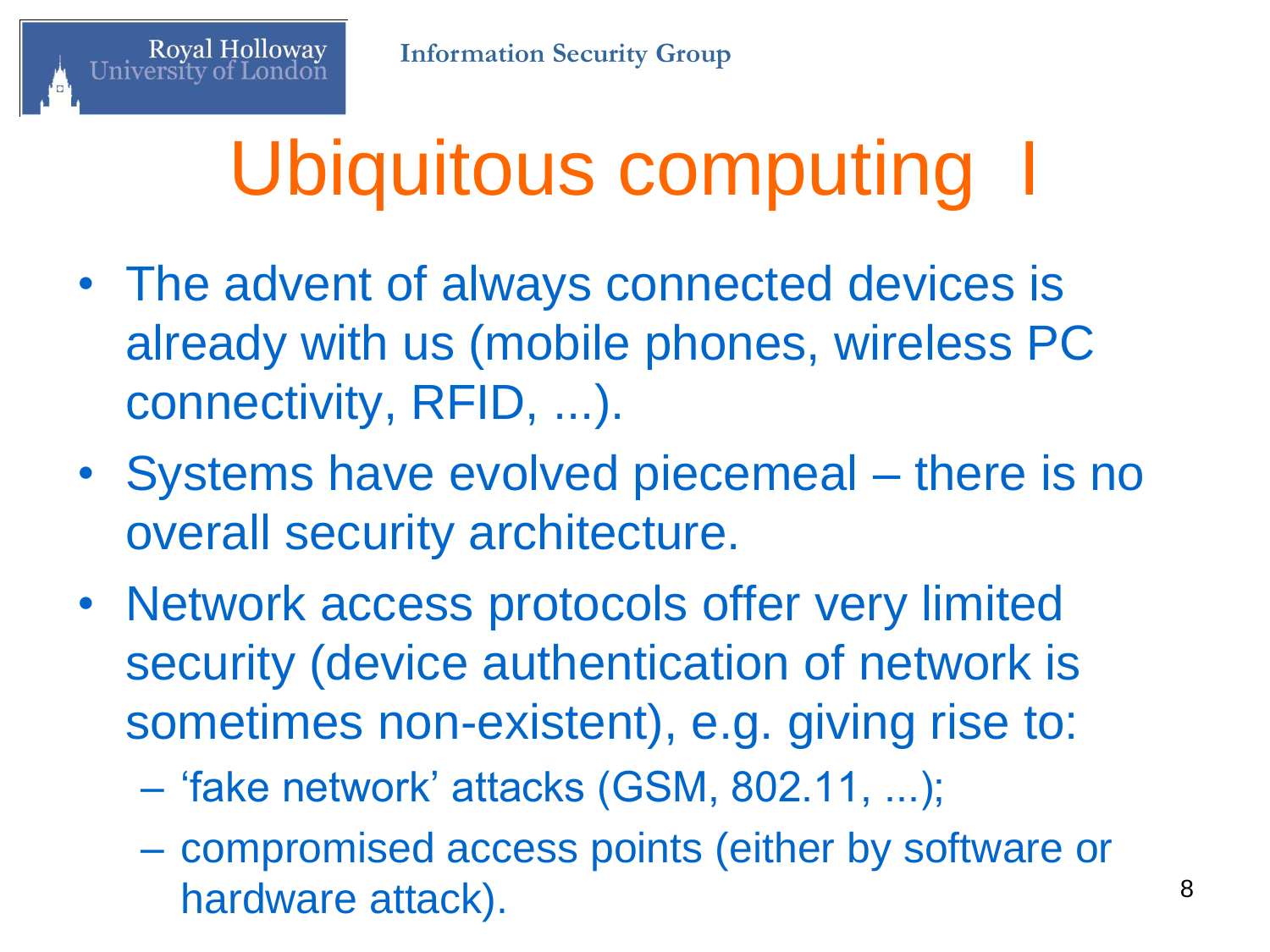#### **Information Security Group**

Royal Holloway<br>University of London

# Ubiquitous computing II



9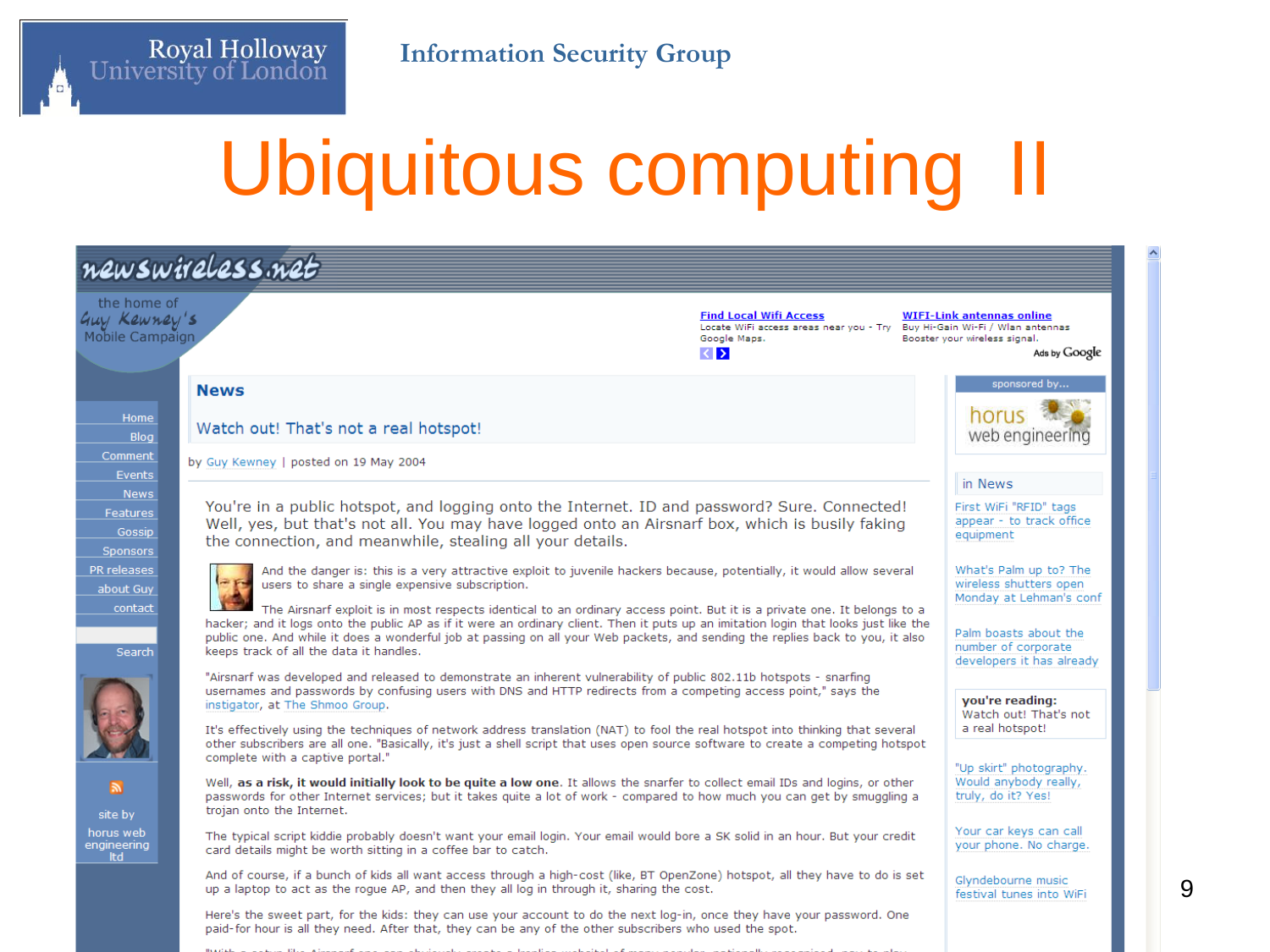# Ubiquitous computing III

- Similarly, pair-wise device authentication is sometimes not robust.
- Growing risk of widespread malware attacks, as devices become more "smart" and flexible.
- Apart from poor security fundamentals, privacy is a major issue – device tracking is far too simple.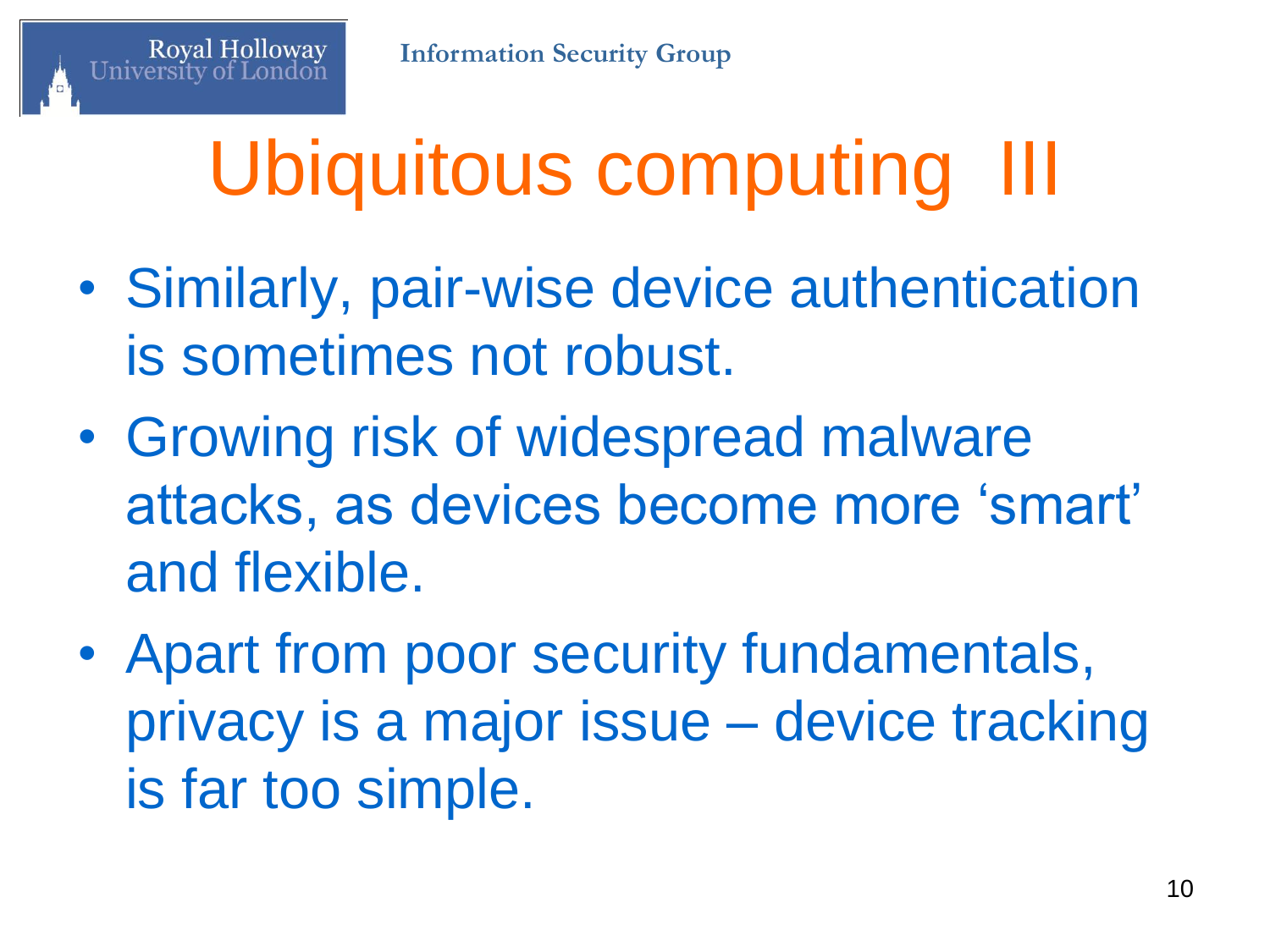# Ubiquitous computing IV

• The Register (12/2/07) reported:

- 3G malware attacks in mobile networks have reached a new high, according to McAfee.
- 83% of mobile operators were hit by mobile device infections in 2006, according to analyst group Informa. The number of reported security incidents in 2006 was more than five times as high as in 2005.
- Around 200 strains of mobile malware have been discovered.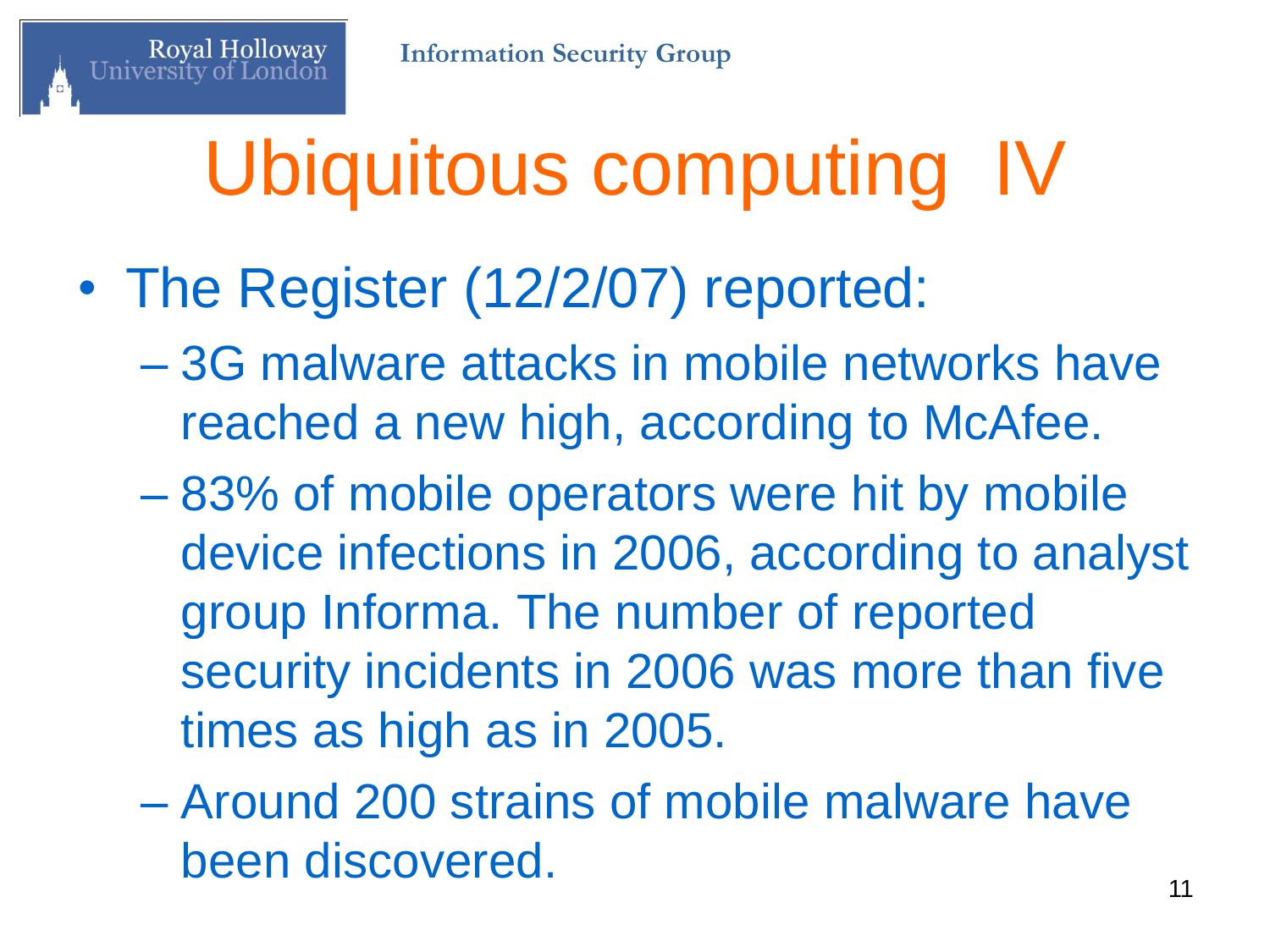# Third party computing I

- There is growing trend to move data and processing to the cloud.
- Security and privacy concerns are widely documented especially as the cloud providers offer very little guarantees about security, privacy and availability.
- This is just one part of a long-term trend to outsource IT provision.
- Users of outsourced services need to start asking deep questions about security and availability.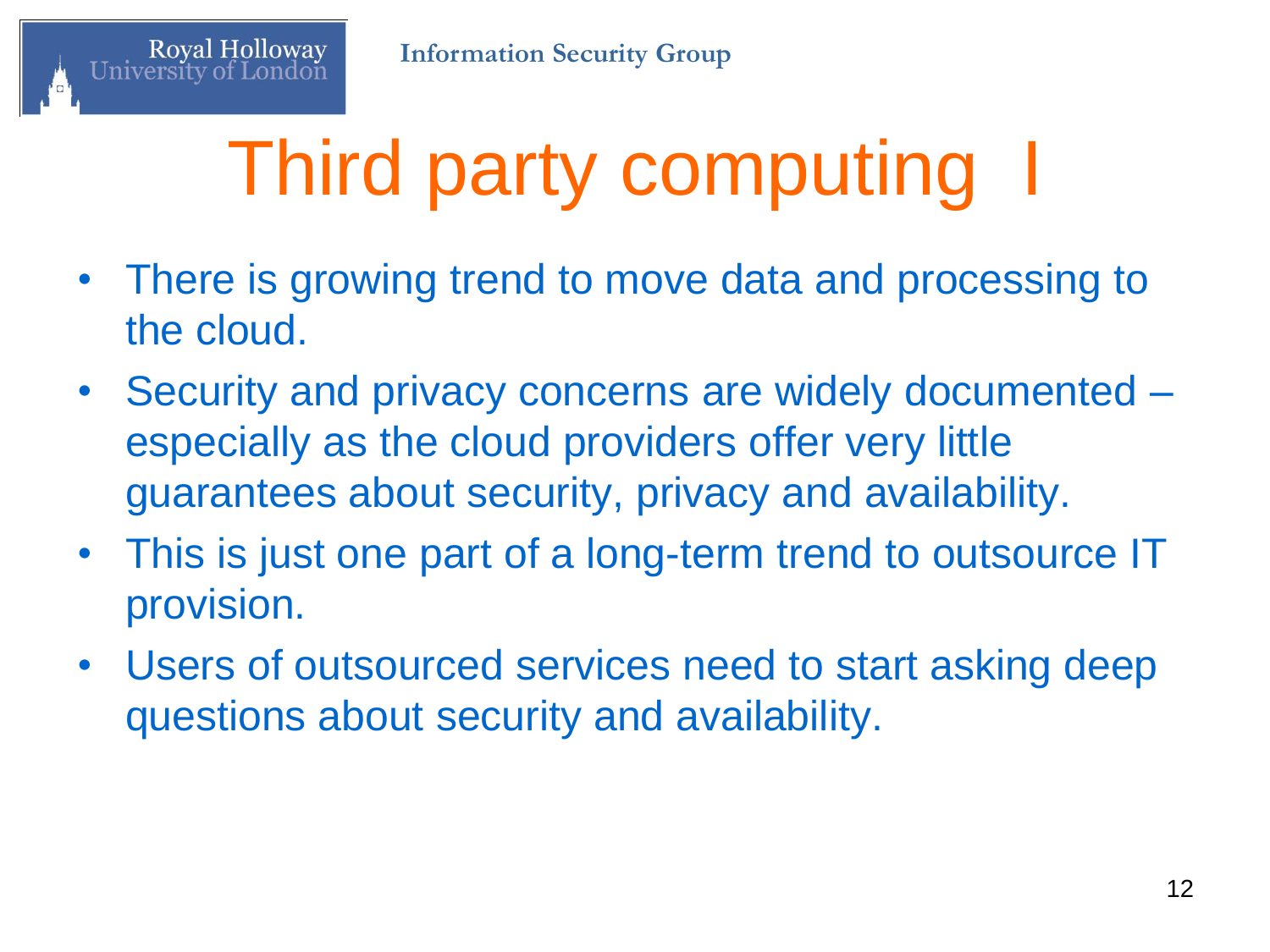# Third party computing

- Daily Telegraph (10/12/09) reported:
	- Privacy campaigners and civil liberties groups have criticised an update to Facebook users' profile settings, saying it was pushing members to share personal information.
	- "Facebook is nudging the settings toward the 'disclose everything' position", says Marc Rotenberg, executive director of the US *Electronic Privacy Information Centre*. "That's not fair from the privacy perspective".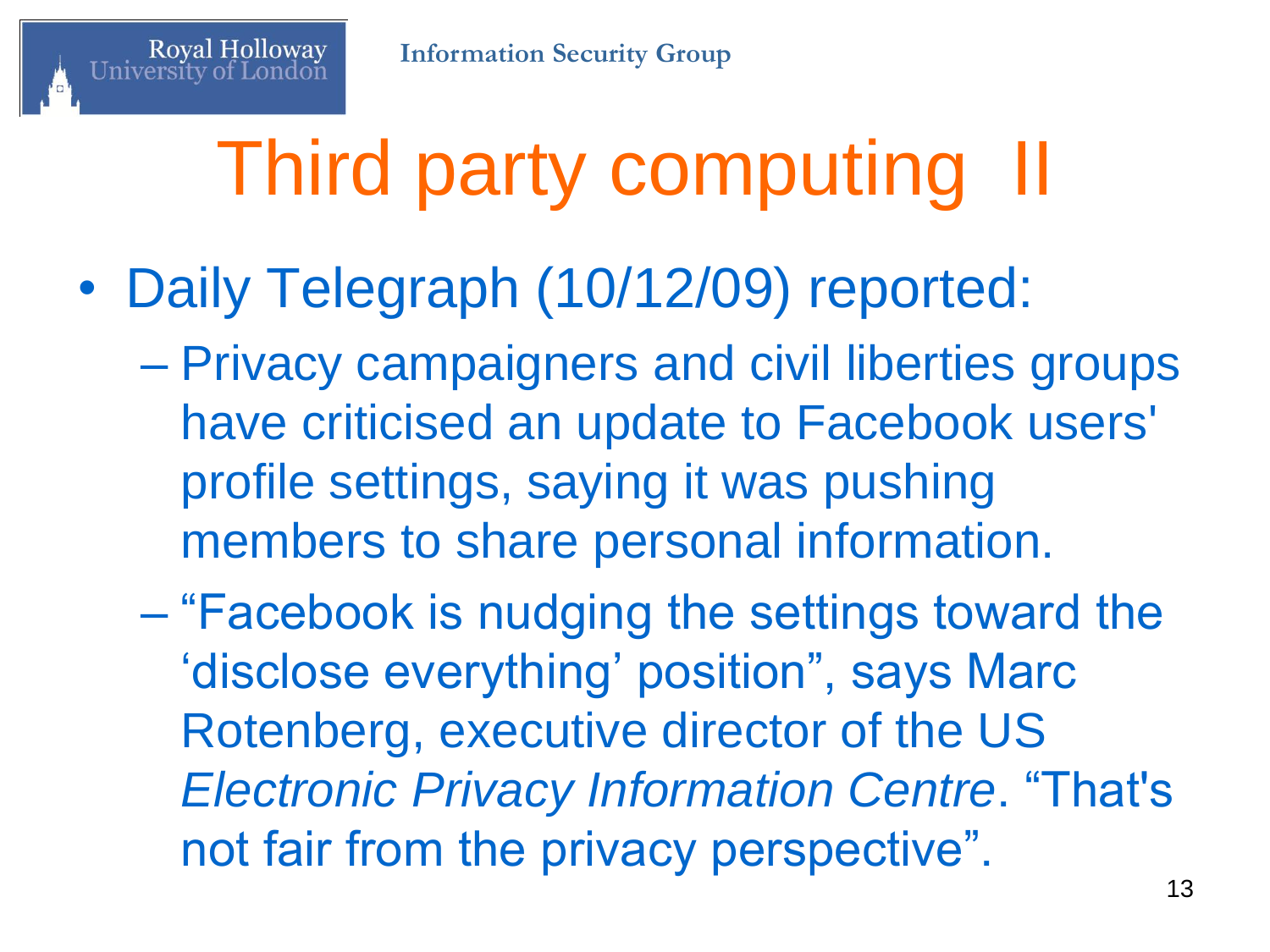

# Complexity I

- Another long-term trend is that towards increasing complexity, covering:
	- hardware of individual devices;

- software running on devices (e.g. move towards general purpose OSs on special purpose devices);
- system itself growing interconnectivity adds huge complexity.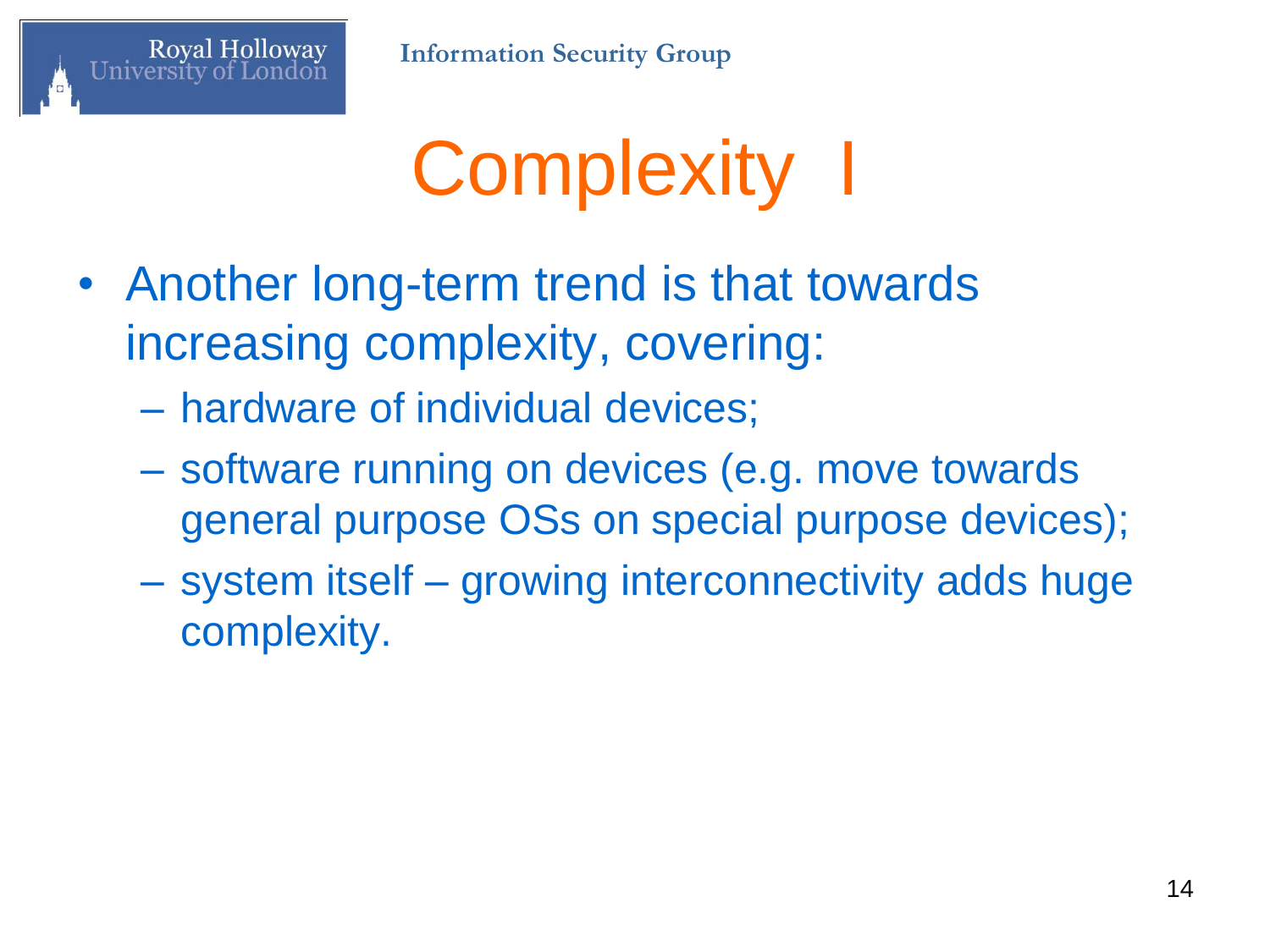

# Complexity II

• According to Maraia (2005), the number of source lines of code (SLOC) for operating systems in Microsoft's Windows NT product line are as follows:

| Year | <b>Operating system</b>    | <b>SLOC (milions)</b> |
|------|----------------------------|-----------------------|
| 1993 | Windows NT 3.1             | 4-5                   |
| 1994 | Windows NT 3.5             | 7-8                   |
| 1996 | Windows NT 4.0             | $11 - 12$             |
| 2000 | Windows 2000               | More than 29          |
| 2001 | Windows XP                 | 40                    |
| 2003 | <b>Windows Server 2003</b> | 50                    |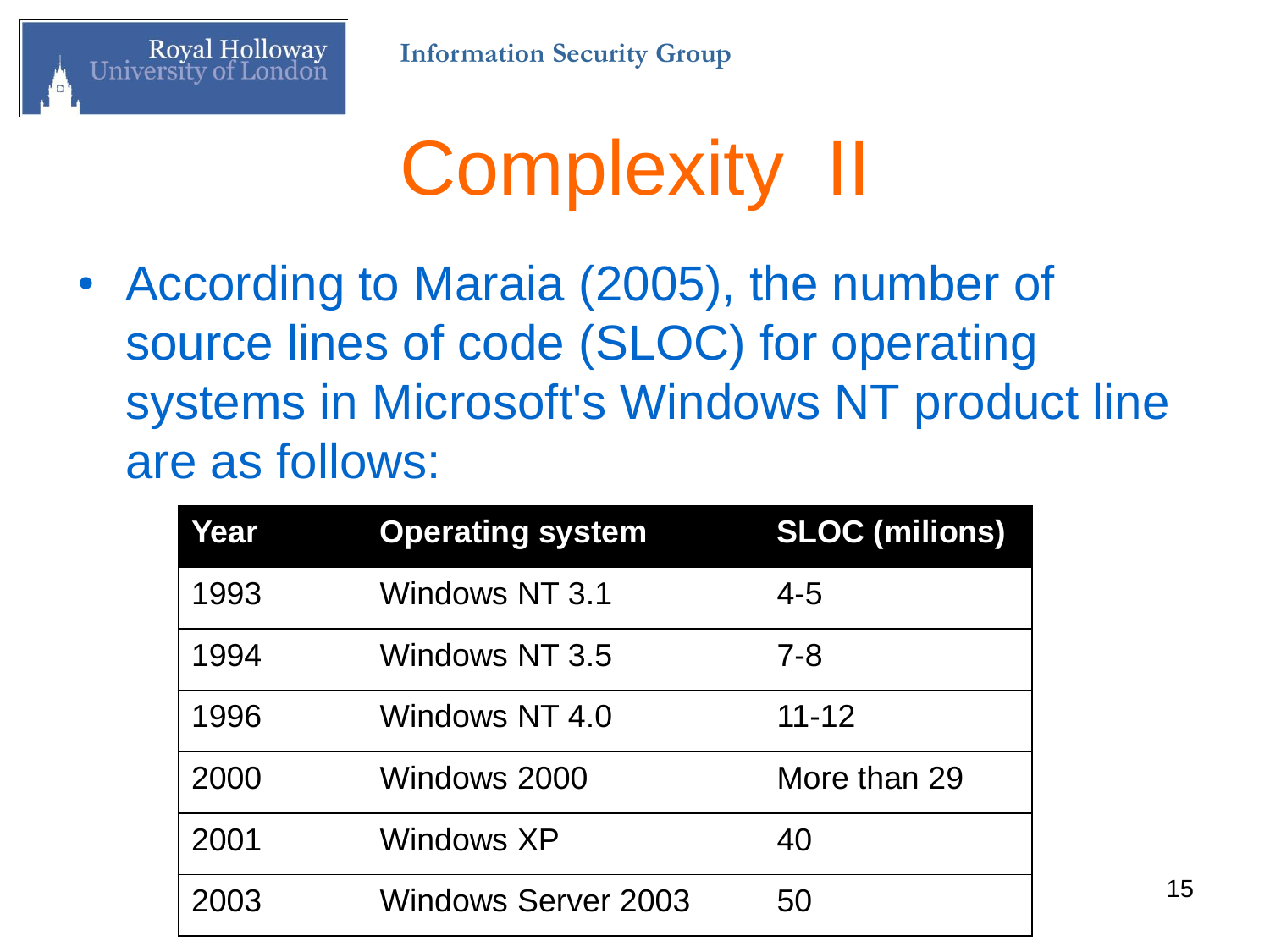

# Complexity III

- Long known that complexity is the enemy of *assurance*.
- Simple arithmetic says that if there are a certain number of vulnerabilities per 1000 SLOC, then the more code there is, the more vulnerabilities there will be.
- A lot of wishful thinking about emergent properties permeates the industry ...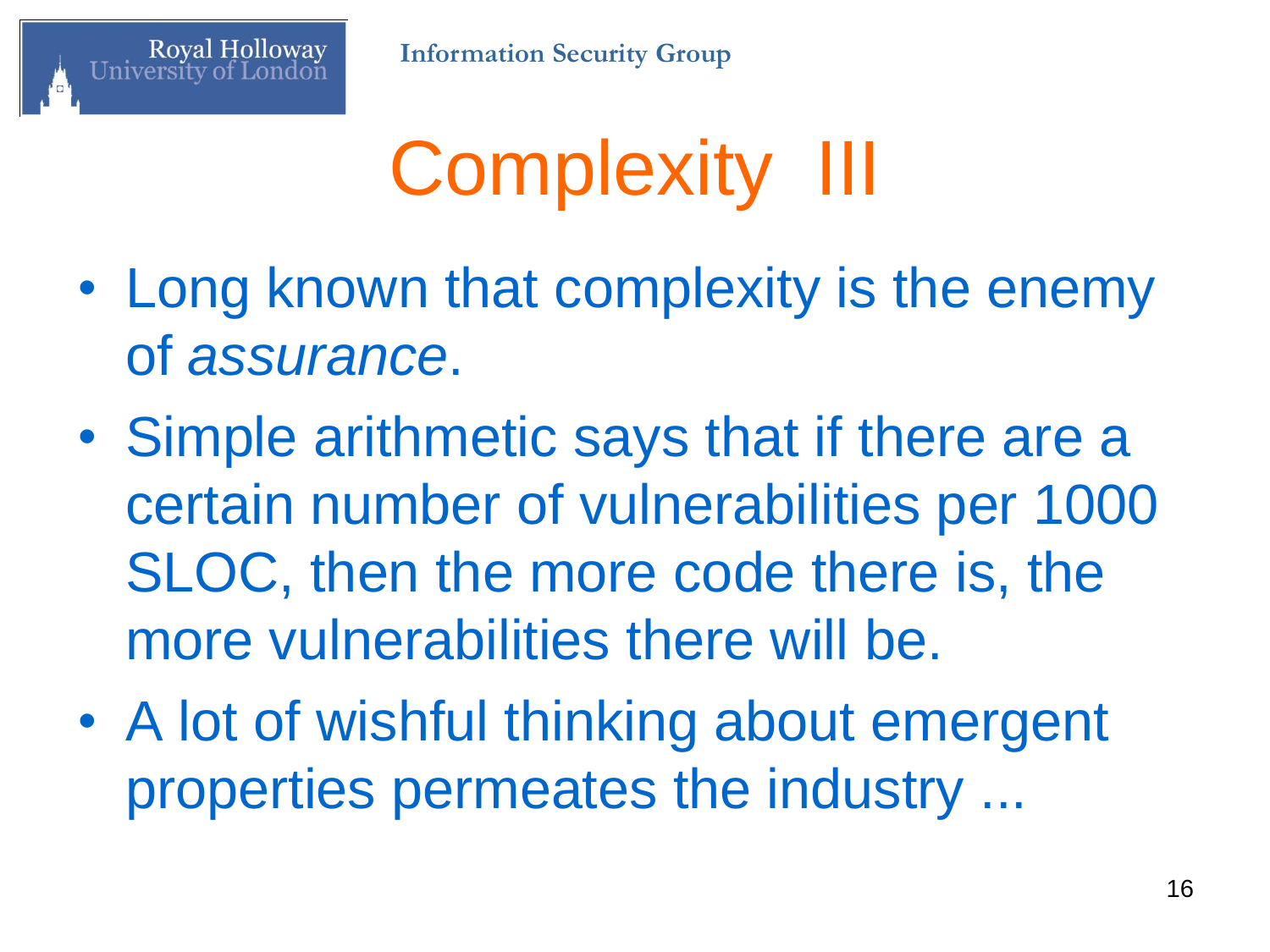# Ubiquitous peripherals

- Ubiquitous computing devices come equipped with growing numbers of external interfaces – cameras, microphones, biometric readers, ...
- Who controls these?

- Do you trust all your applications running on all your devices not to misuse these functions?
- These peripherals represent a huge threat to personal and organisational security and privacy.
- Ubiquitous sensors pose a related threat.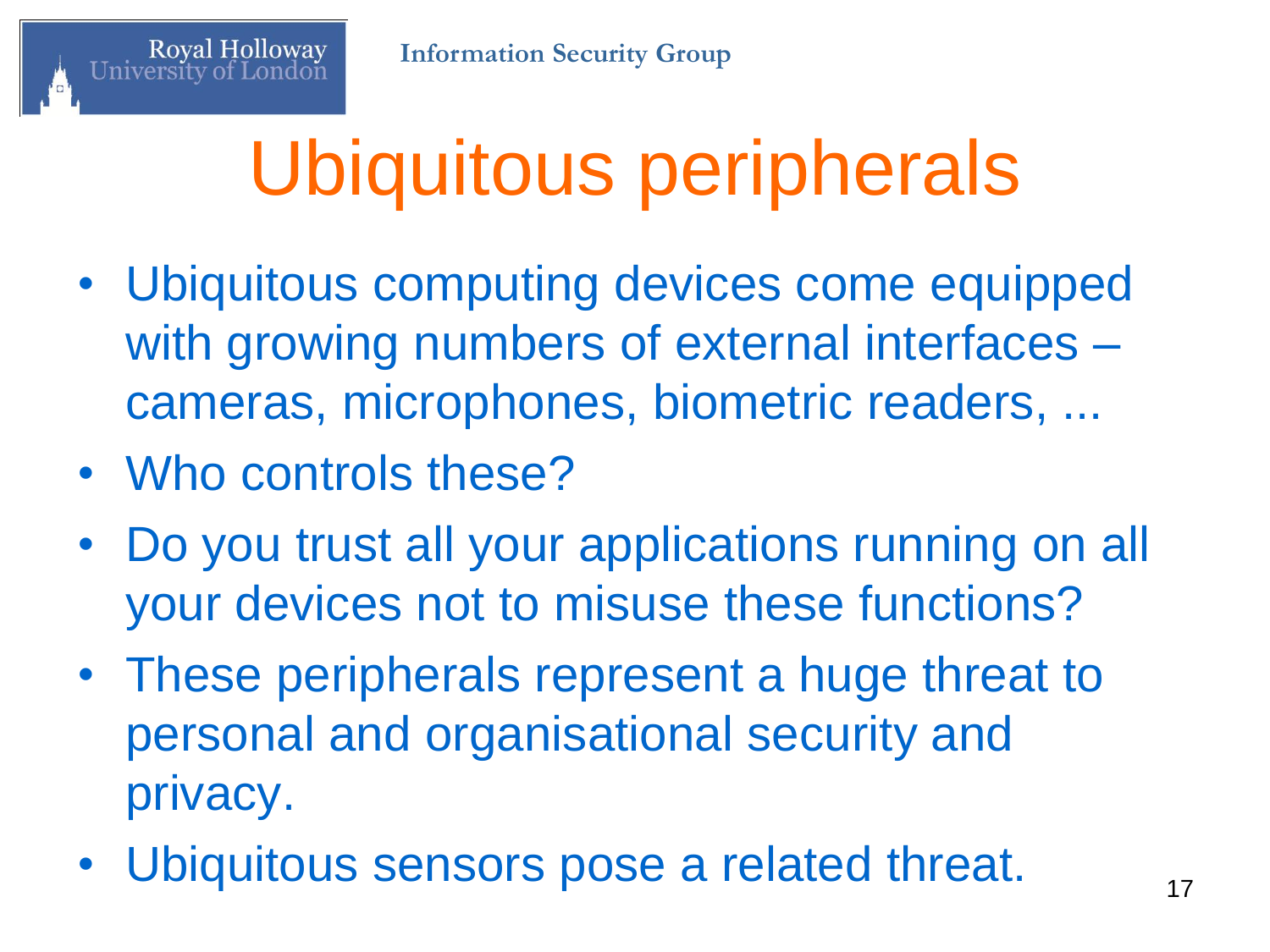# System intelligence

- There is huge pressure on developers to enable complex components to configure themselves and also adapt to changing environments.
- Particularly relevant in context of ambient computing, where devices can set up links and exchange data in an autonomous way.
- Driven by perceived user need (inability to do the necessary work manually – or lack of time).
- This is despite the fact that the security and privacy issues are far from solved.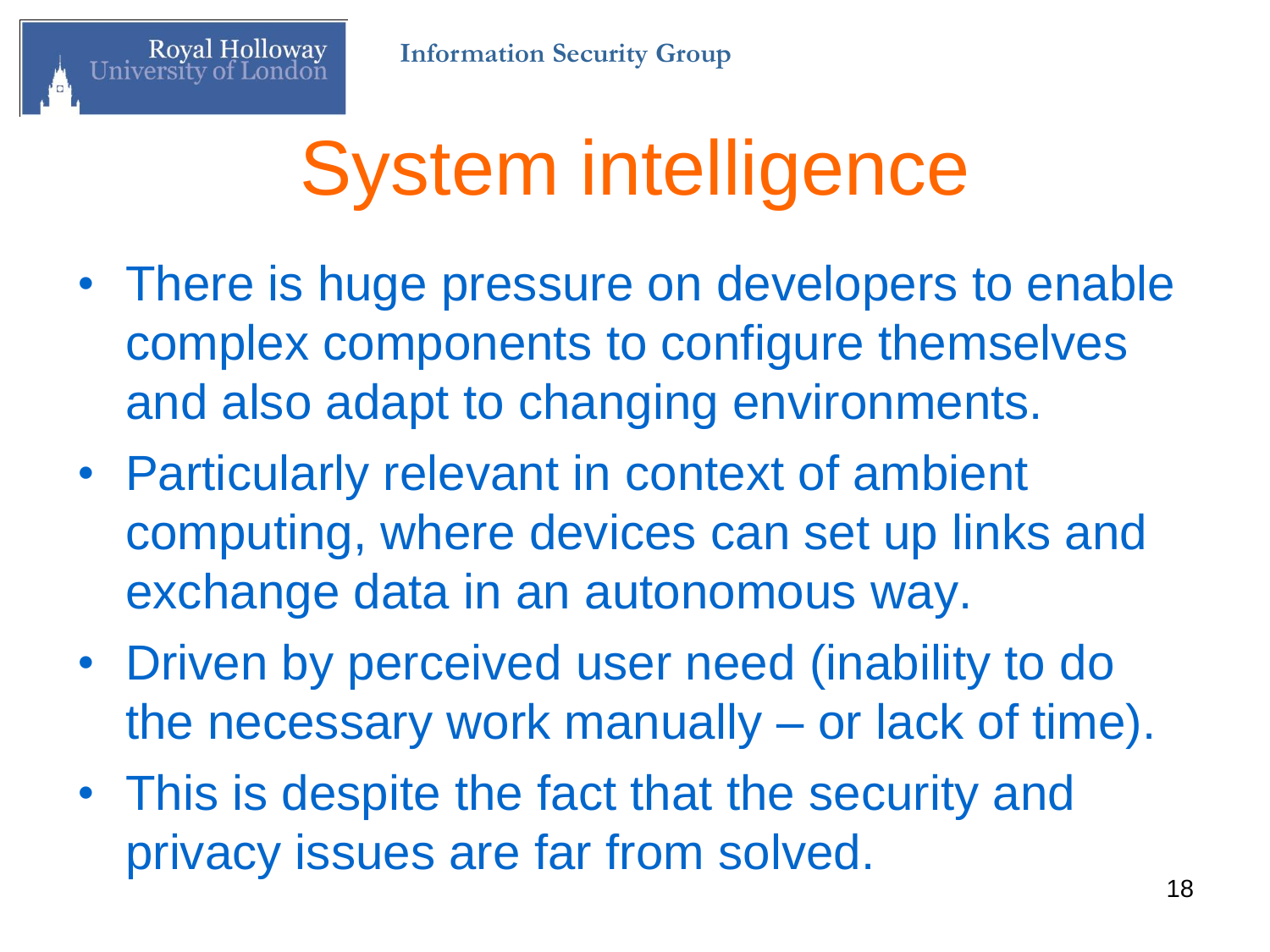## Orchestrated attacks I

- A key trend in the development of malware and other attacks has been the shift from "proof of concept" by amateurs to attacks with criminal or other sinister intent.
- We can expect continued growth in orchestrated attacks, by governments or other organisations (e.g. terrorist groups, criminal gangs, protesters, ...).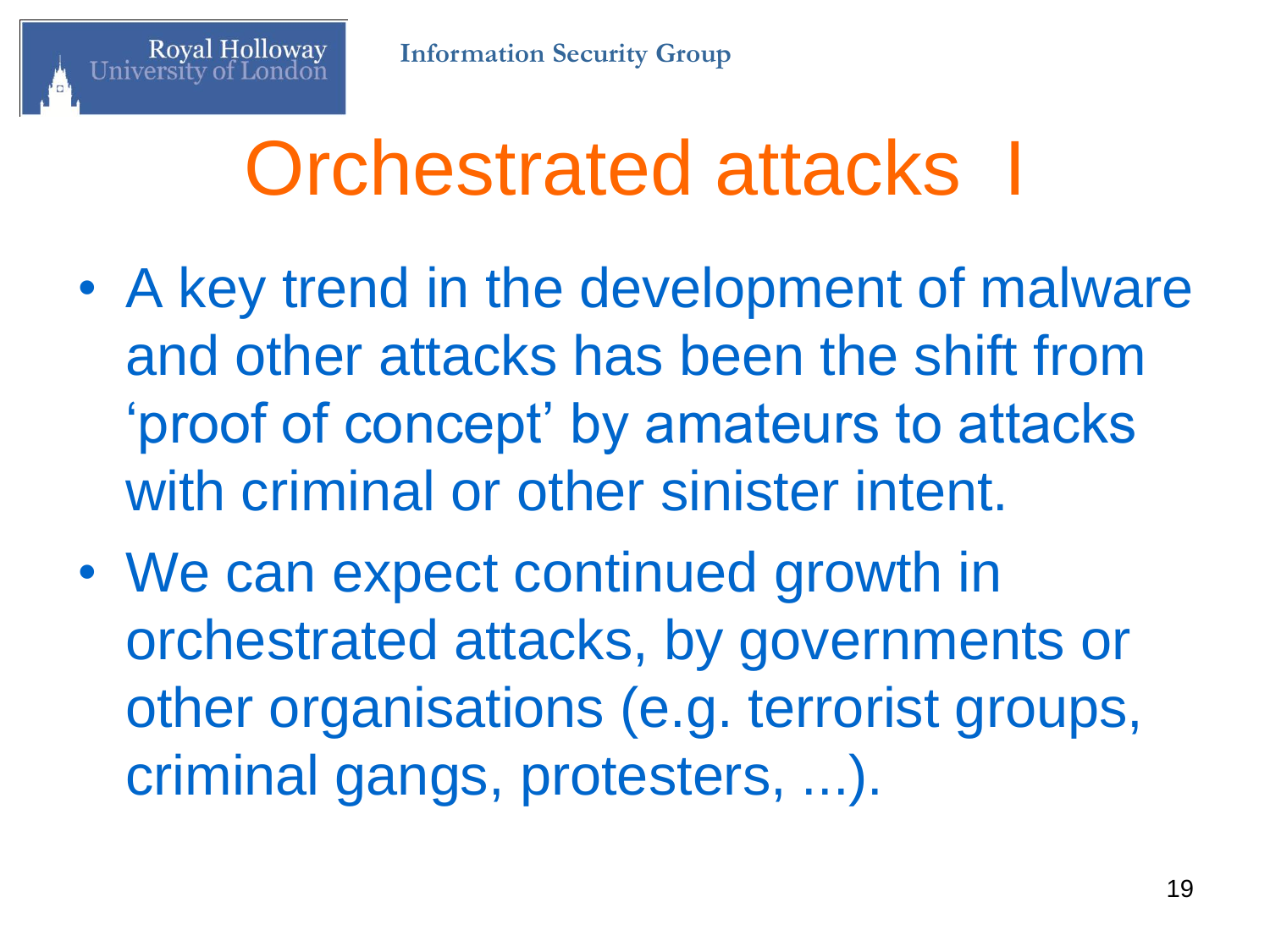## Orchestrated attacks II

• The Guardian (28/1/10) reported:

- Critical systems are coming under attack more often from cyber criminals or state-sponsored hackers.
- More than half the companies running critical infrastructure, e.g. electrical grids, gas and oil supplies, have suffered cyber attacks or stealth infiltrations by organised gangs or state-sponsored hackers, according to a new study by the US *Center for Strategic and International Studies* (CSIS).
- The attacks are part of a "cyber cold war", going on silently across the internet, the study suggests. A growing number of company executives believe foreign governments are to blame.
- The study puts the attack cost to the world economy at £1.4bn annually – but the threat to essential services is most serious.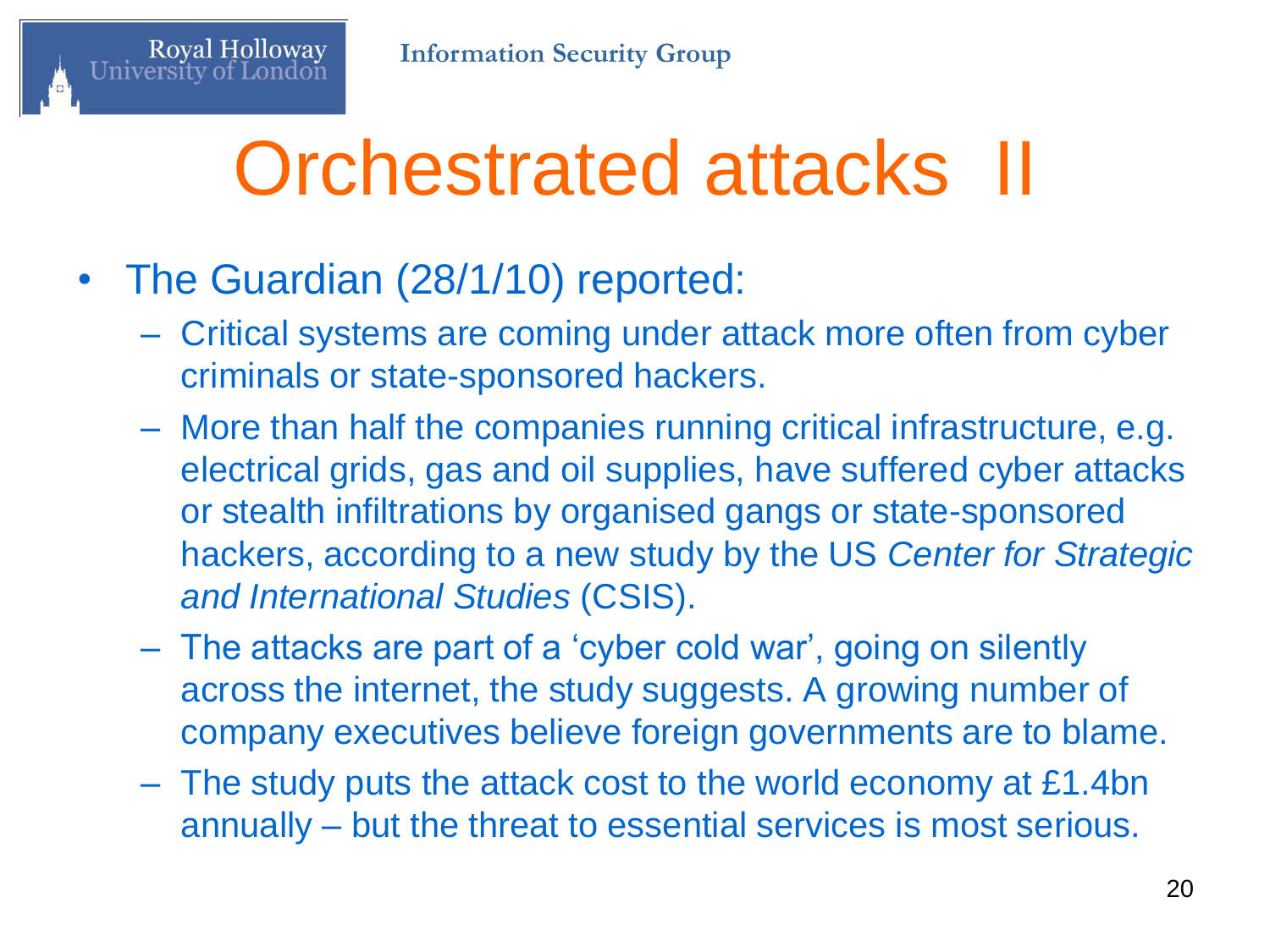

#### **Other issues** I

- Privacy technology requirements for providing anonymity will make it more difficult to trace attacks.
- New and unexpected types of malware are bound to emerge. Known classes of malware will spread across multiple platform types – e.g. rootkits on mobiles ...
- Security threats to embedded devices pose an everincreasing safety threat through their control of physical devices (e.g. vehicle control systems, radio power control and battery management systems in mobiles, ...).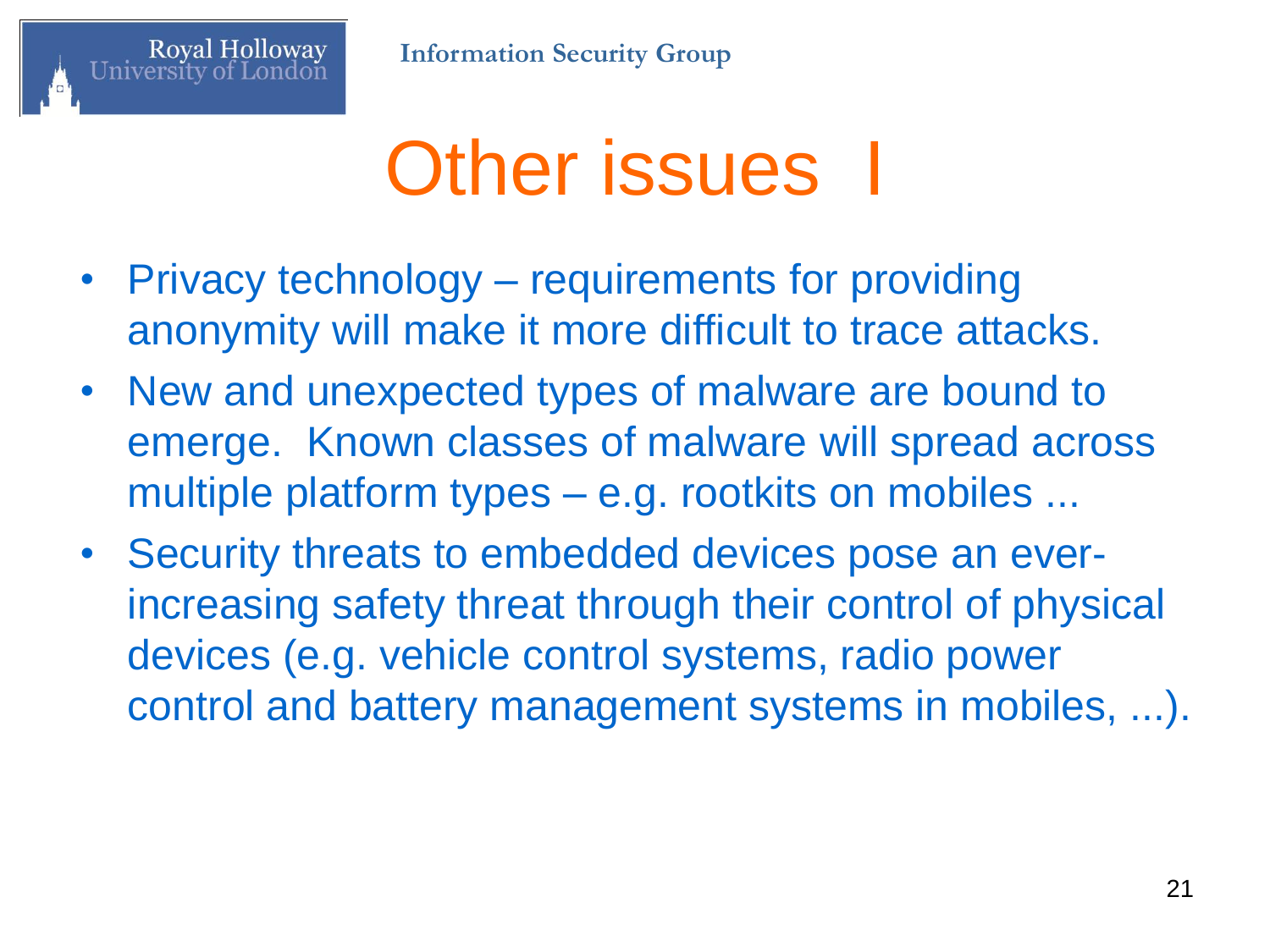

#### Other issues II

- Provenance of software/hardware has become almost impossible to determine – how do we know our systems do not incorporate deliberately engineered vulnerabilities?
- Open source software in theory helps with discovering vulnerabilities, but in practice means assigning responsibility for flawed software is difficult/impossible.
- Automatic updating of complex software is both very helpful and a huge risk – e.g. through ownership & influence of large corporates and foreign governments.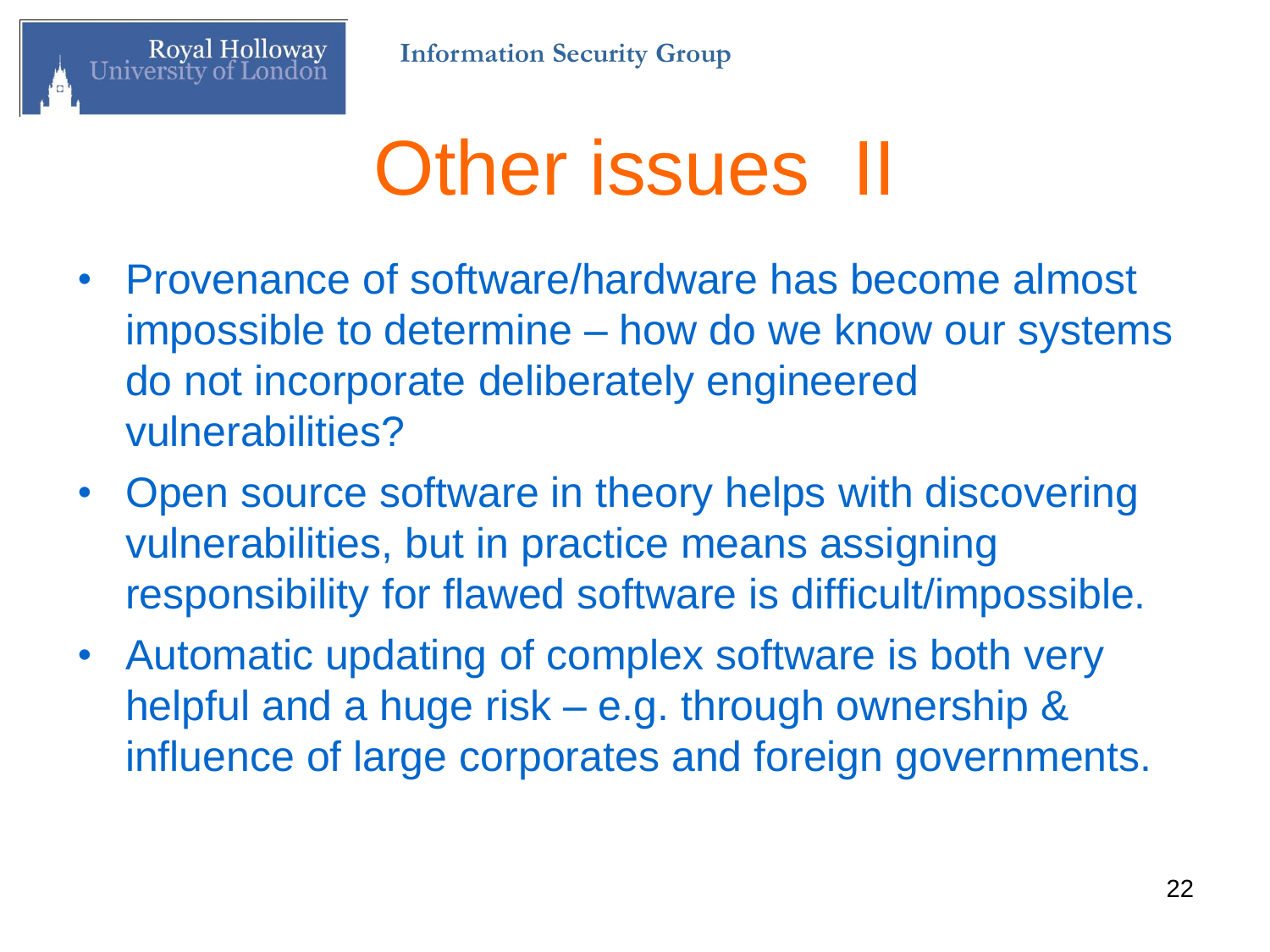## Other issues III

- User authentication techniques are not getting any better – still overwhelmingly rely on passwords (tokens, public keys, etc. are still not widely used).
- Long term availability of personal and corporate data is far from guaranteed, is despite rapid growth in capacity of range of media. Modern storage media tend to have short working lives ...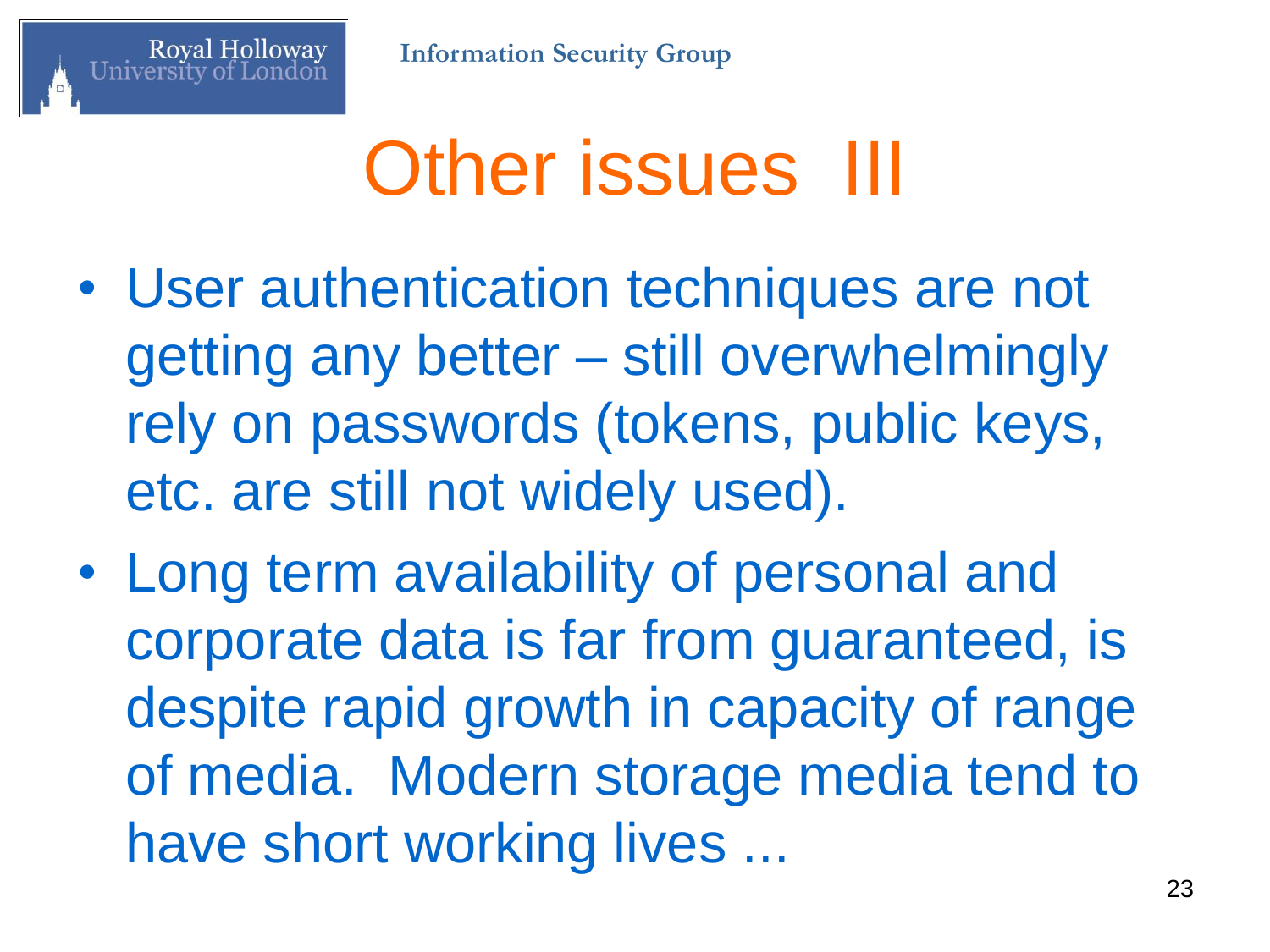# Underlying threads I

- There is huge business pressure to market products first and worry about security second.
- Technology gets used in ways unanticipated by designers (e.g. SMS, IP for everything), which means initial threat analyses no longer hold.
- Retrofitting security is very difficult perhaps impossible in practice.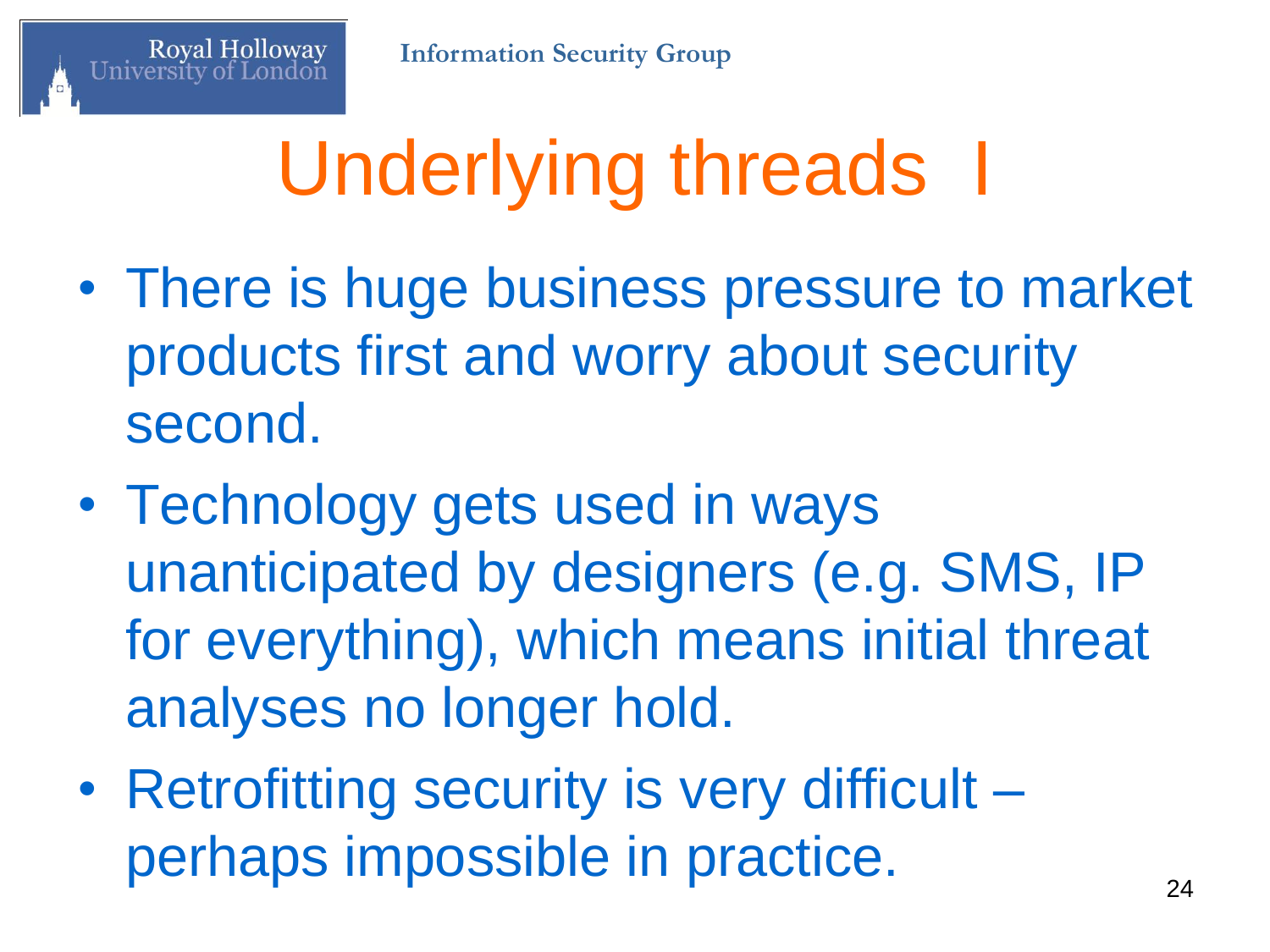# Underlying threads II

- Available 'retrofit' security technology is not used (e.g. trusted computing, identity management, SET, ...).
- Improving security and privacy rarely has a big pay off to the user (individual or corporate).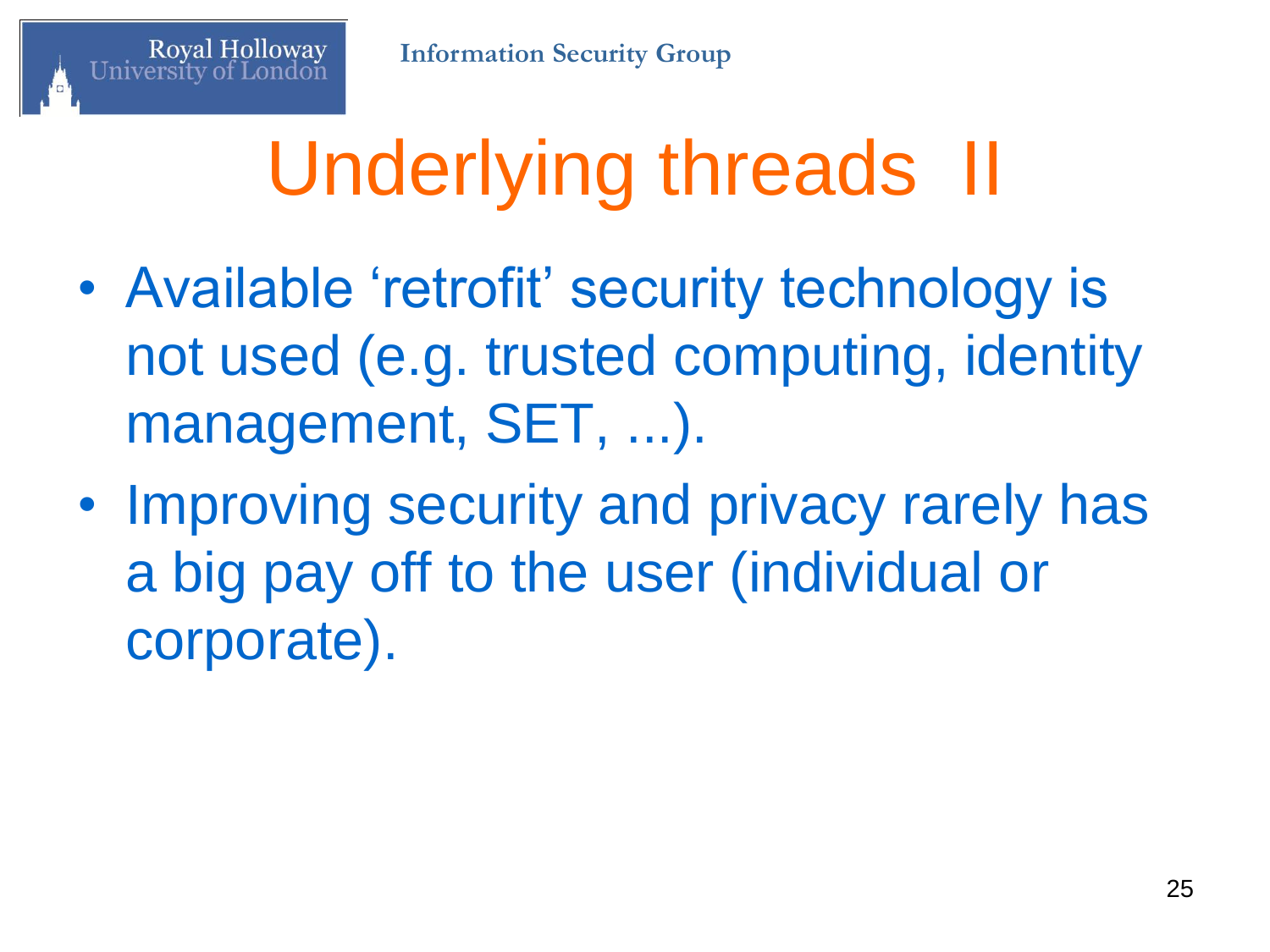

Agenda

- Introduction
- Technology trends
- **Conflicting requirements**
- Concluding remarks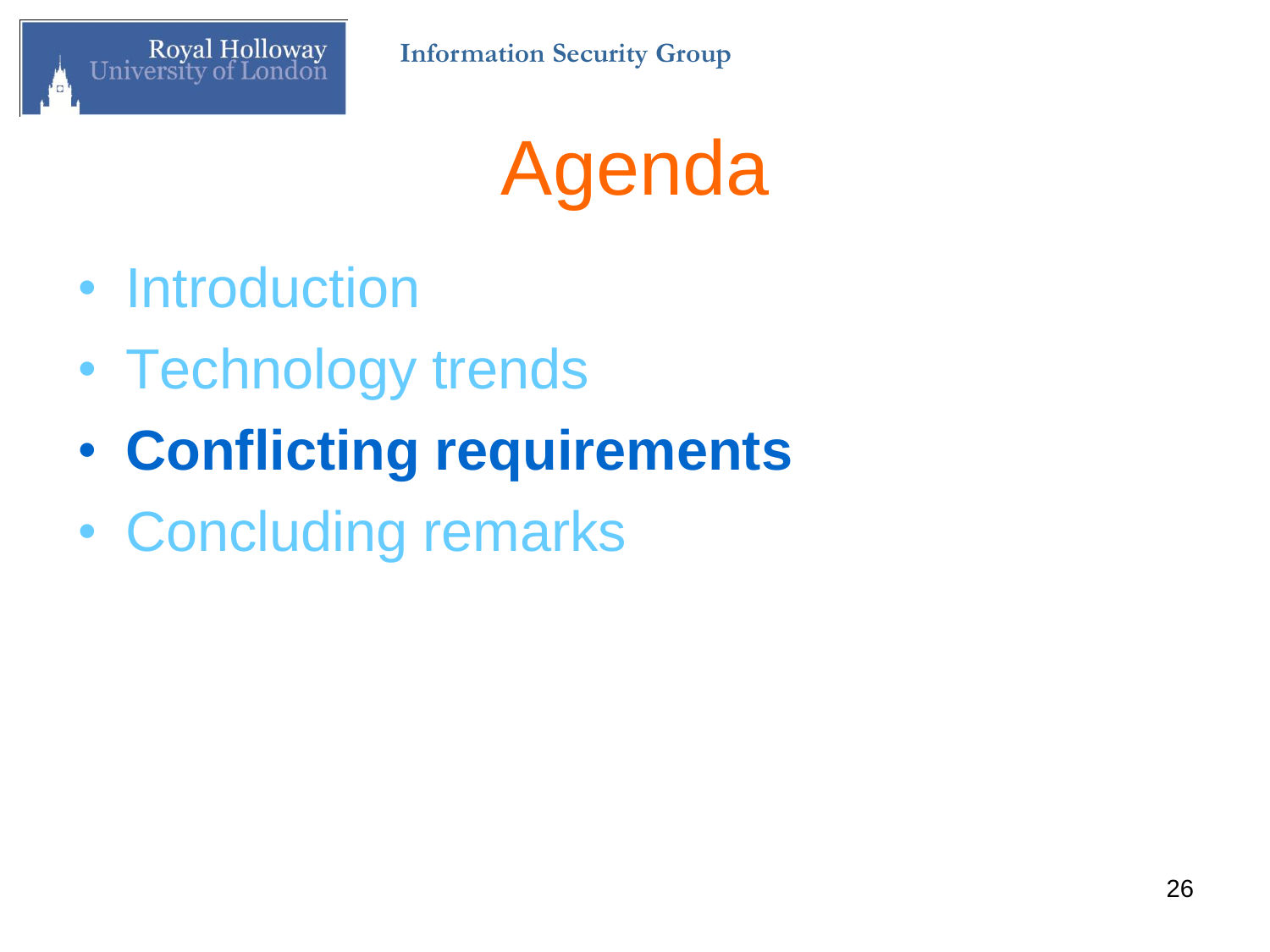## Background pressures

• Requirements:

- High robustness because of criticality of IT;
- Privacy protection growing legal frameworks and user interest.
- Economic/technological factors:
	- Increasing complexity (inevitable technological drift) directly threatens robustness;
	- Increased use of third parties (outsourcing) makes privacy and security assurance very hard.
	- Smarts everywhere (flexibility) also threatens robustness. 27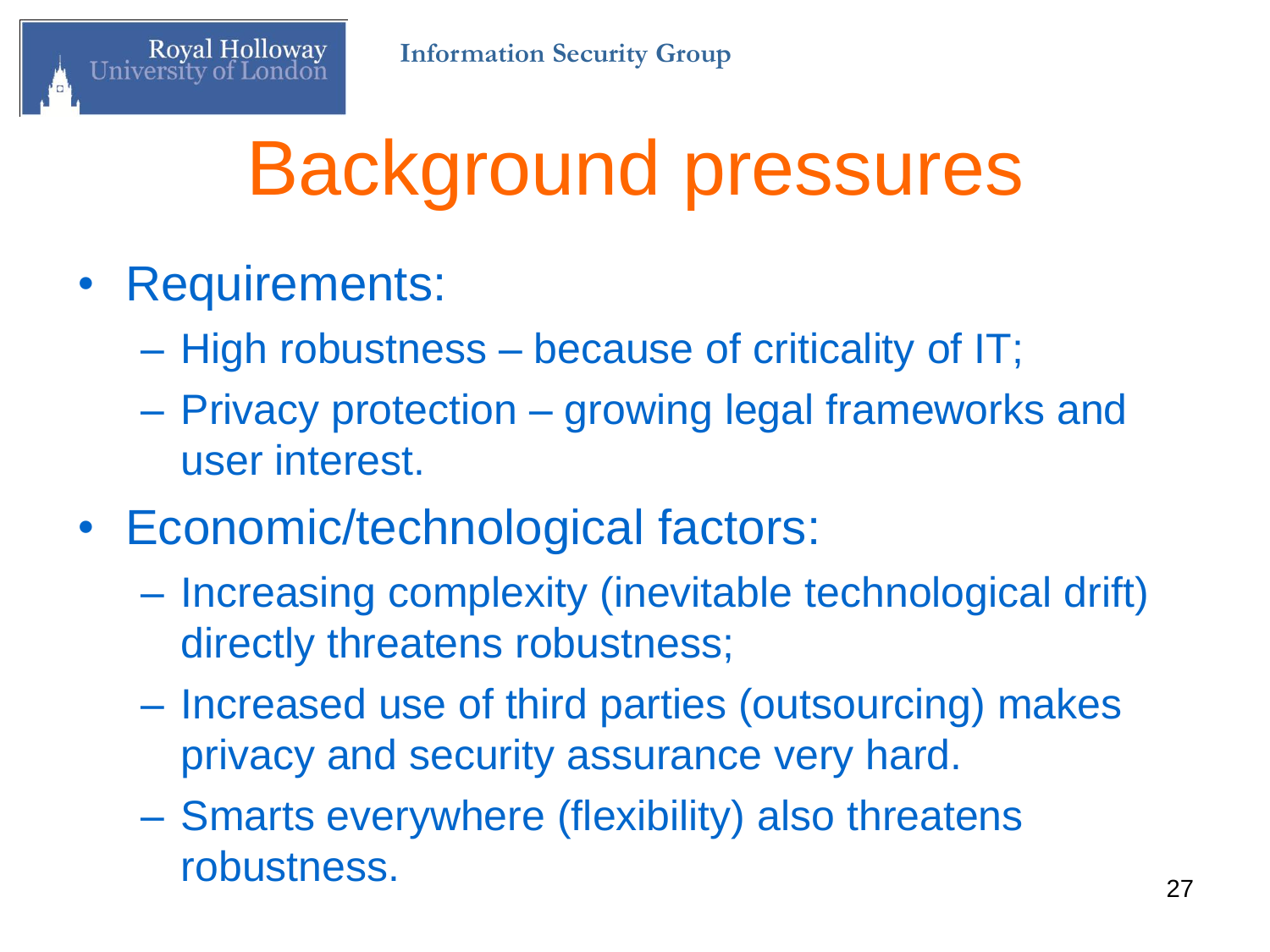

# **Conflicts**

- These security/privacy/reliability requirements often conflict with business and technological forces.
- Inevitably, business forces and social trends are a lot more powerful than security and privacy requirements.
- We look at a few examples.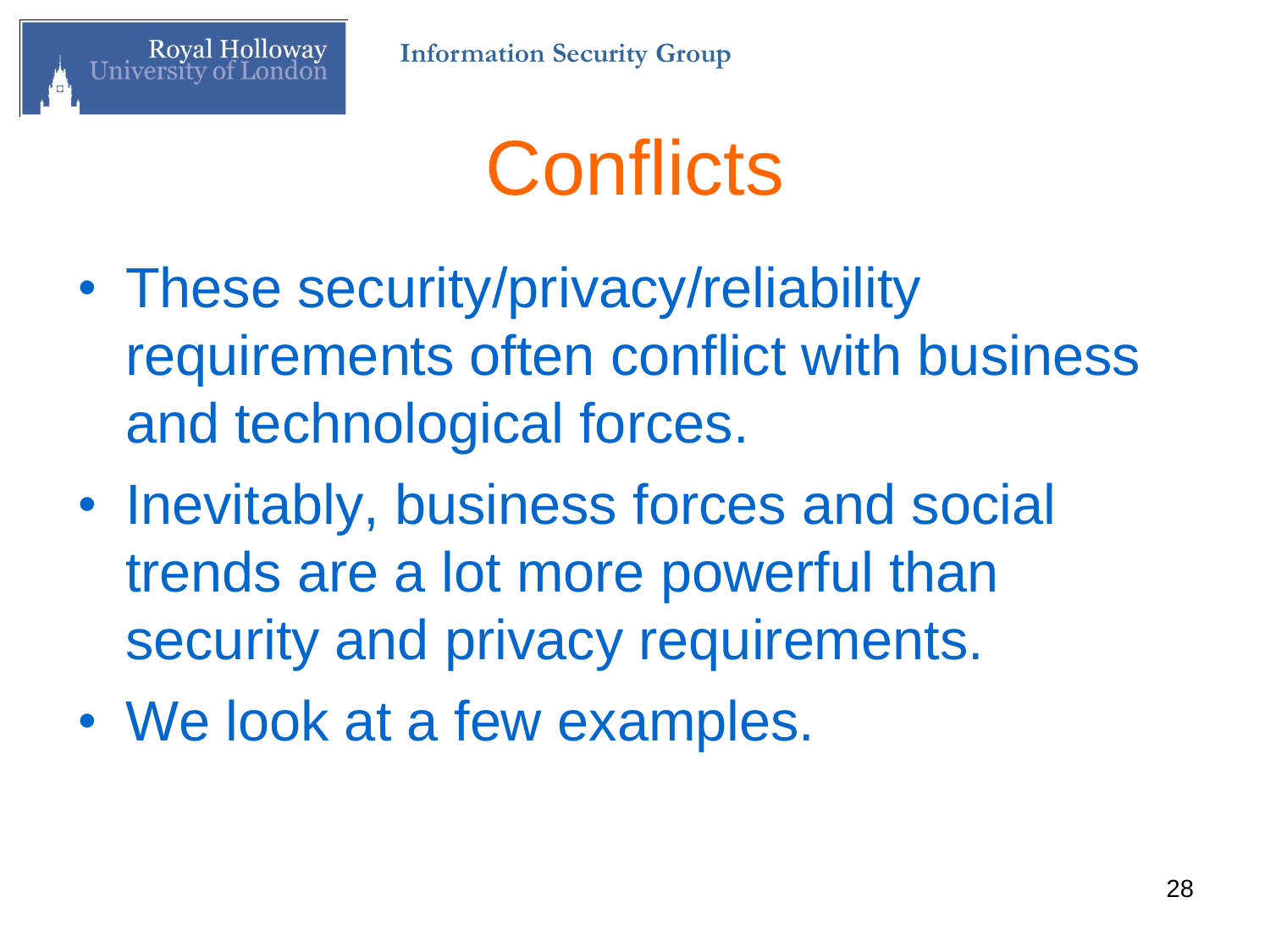# Efficiency versus robustness

#### • Efficiency pressures:

- use of third party providers;
- integration across sectors;
- just in time issues (minimise IT investment);
- green/environmental issues.
- Robustness requirements:
	- avoid reliance on systems outside of direct control and single points of failure;
	- avoid possibility of cascading failures;
	- redundancy (multiple systems, …).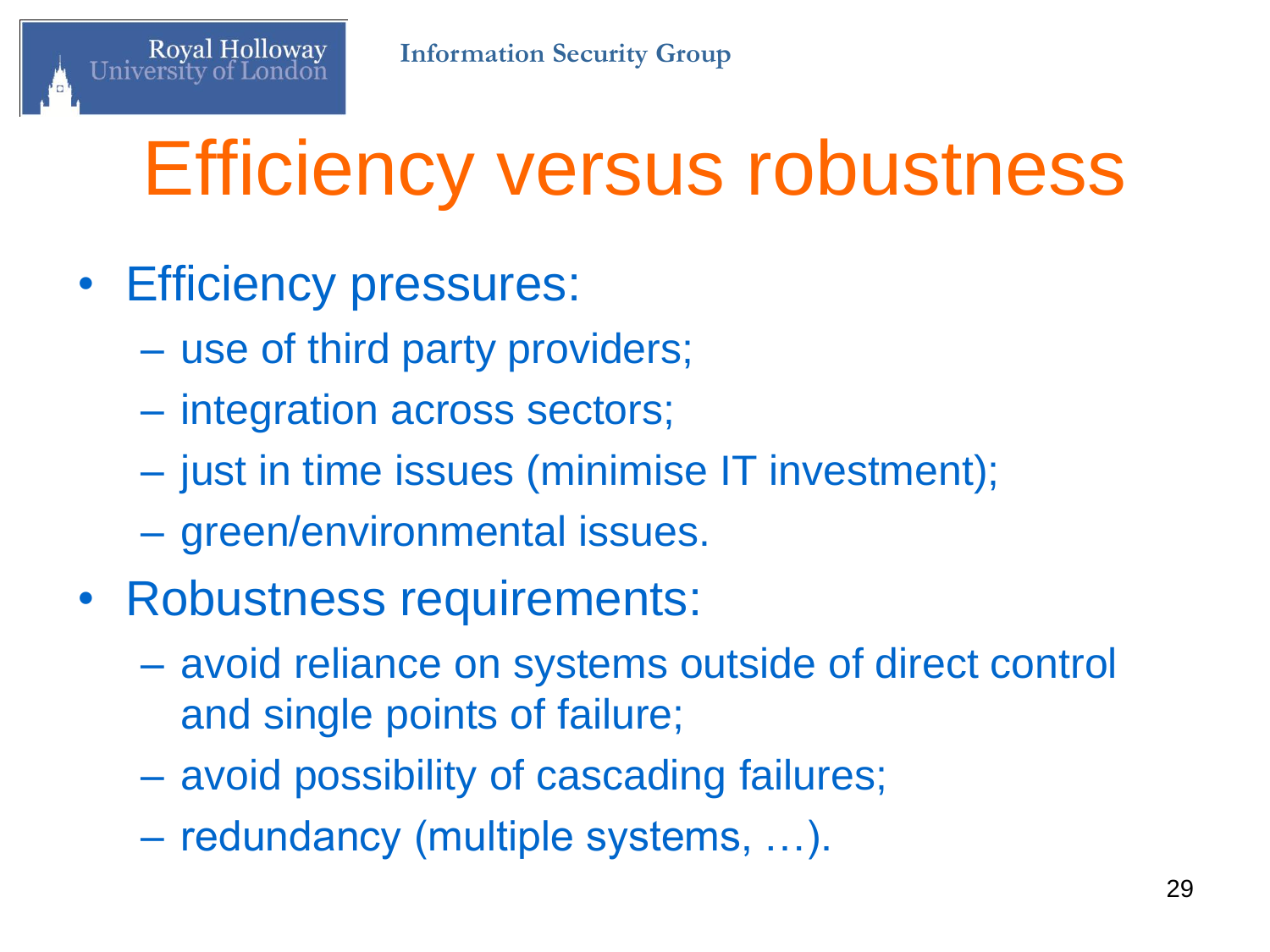# Efficiency versus diversity

#### • Efficiency pressures:

- minimise number of types of platform/system to reduce maintenance and purchasing costs;
- minimise number of suppliers (economies of scale).
- Diversity requirements:
	- reduce impact of vulnerabilities by using diverse systems;
	- spread risk through diversity.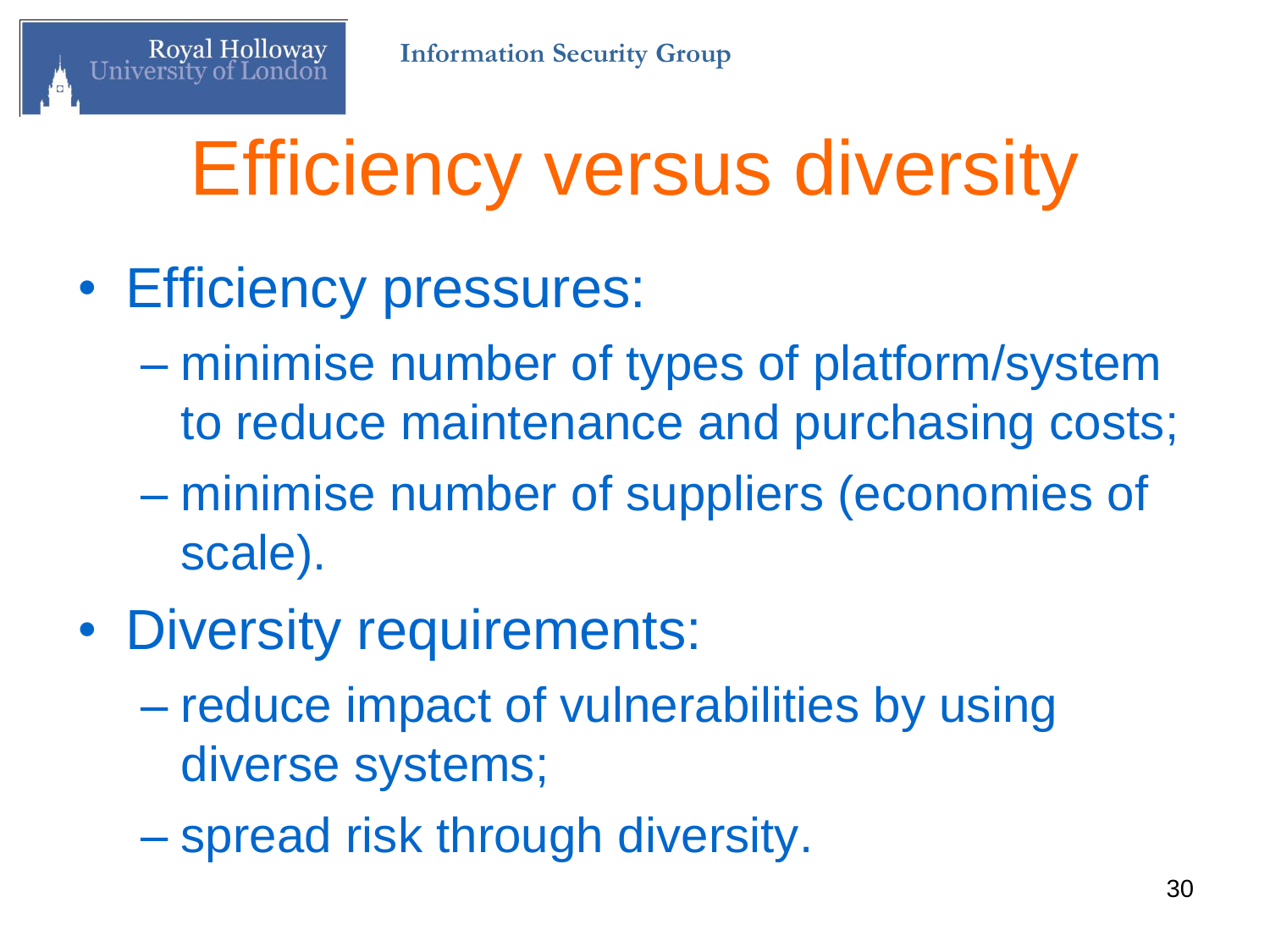# Complexity versus reliability

• Complexity pressures:

- hardware and software development more and more removed from human understanding – more complex – more intermediary layers (libraries, CAD tools, …).
- Reliability requirements:
	- the simpler a system is, the easier it is to make it reliable.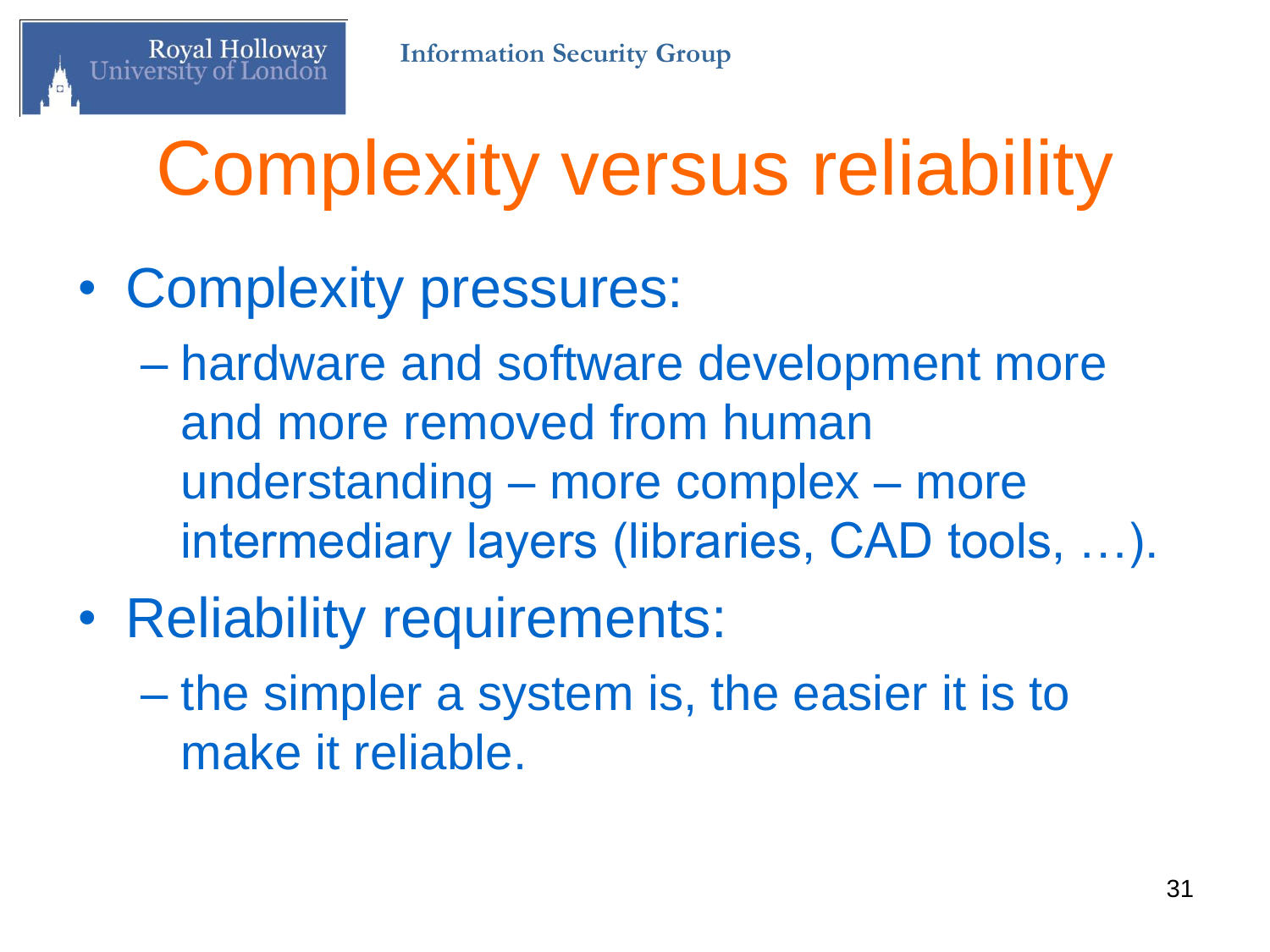# Flexibility versus stability

• Flexibility pressures:

- re-use of a standard platform (e.g. a PC), even in embedded applications, reduces cost;
- end users want flexibility to gain maximum benefit from their investment.
- Stability requirements:
	- keeping things simple increases assurance;
	- flexibility vastly increases the attack surface.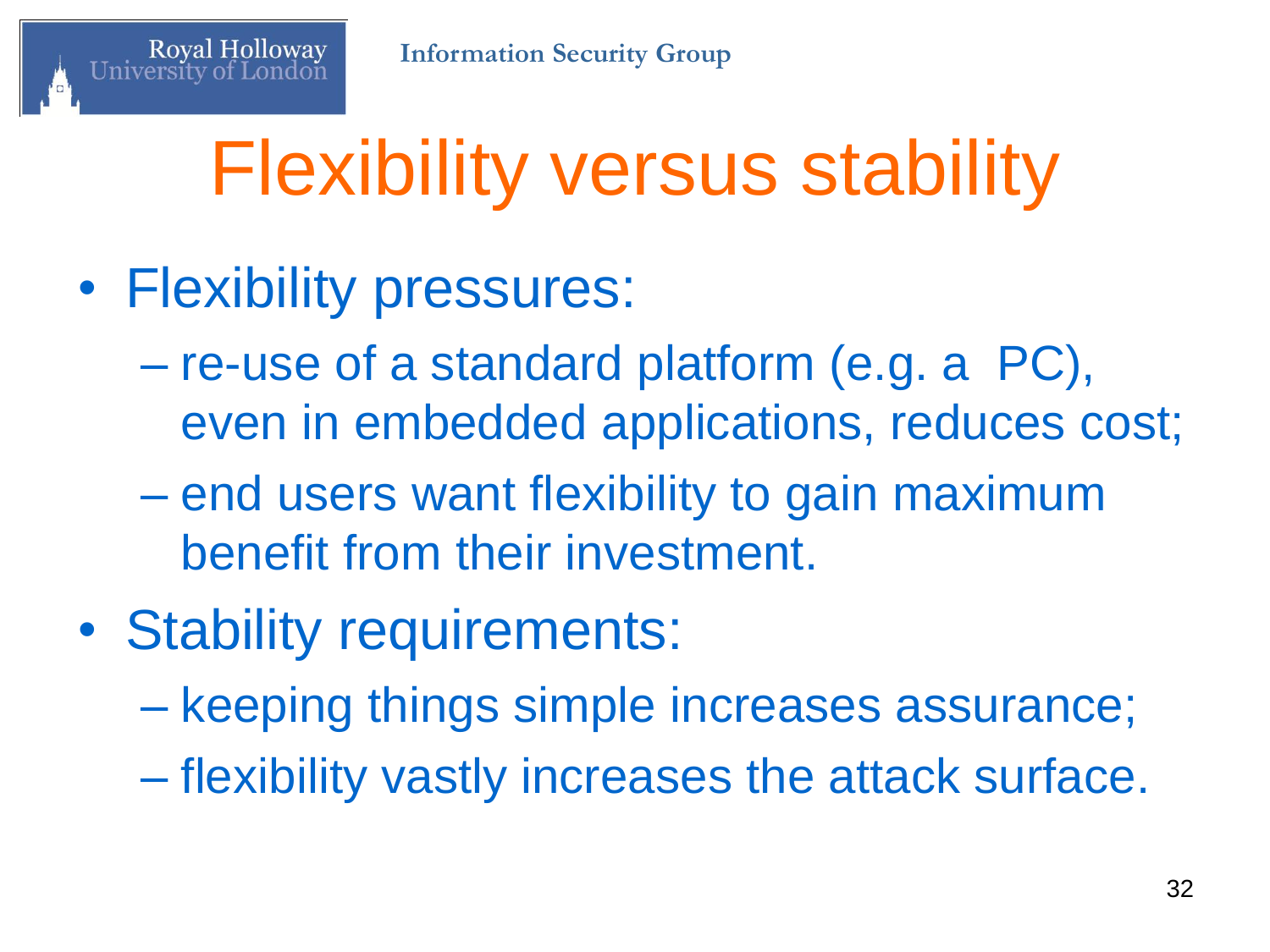# Novelty versus stability

• Novelty pressures:

- manufacturers want to get their latest idea out there asap to grab market share;
- end users want the latest gadget for social/fashion reasons.
- Stability requirements:
	- new almost certainly means less stable never buy v1 of anything as it will be full of unanticipated flaws;
	- over time, systems become more stable. <sup>33</sup>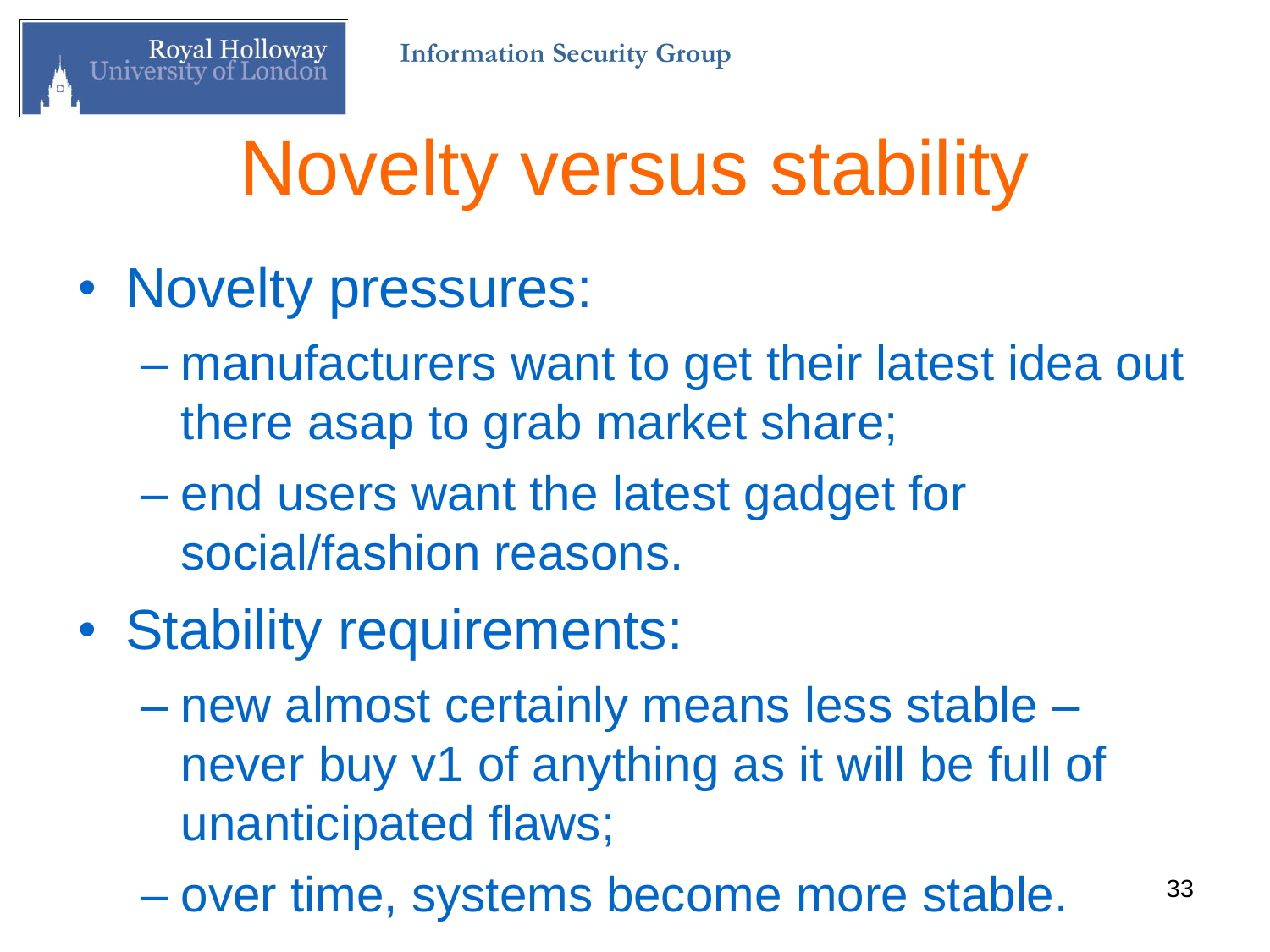

Agenda

- Introduction
- Technology trends
- Conflicting requirements
- **Concluding remarks**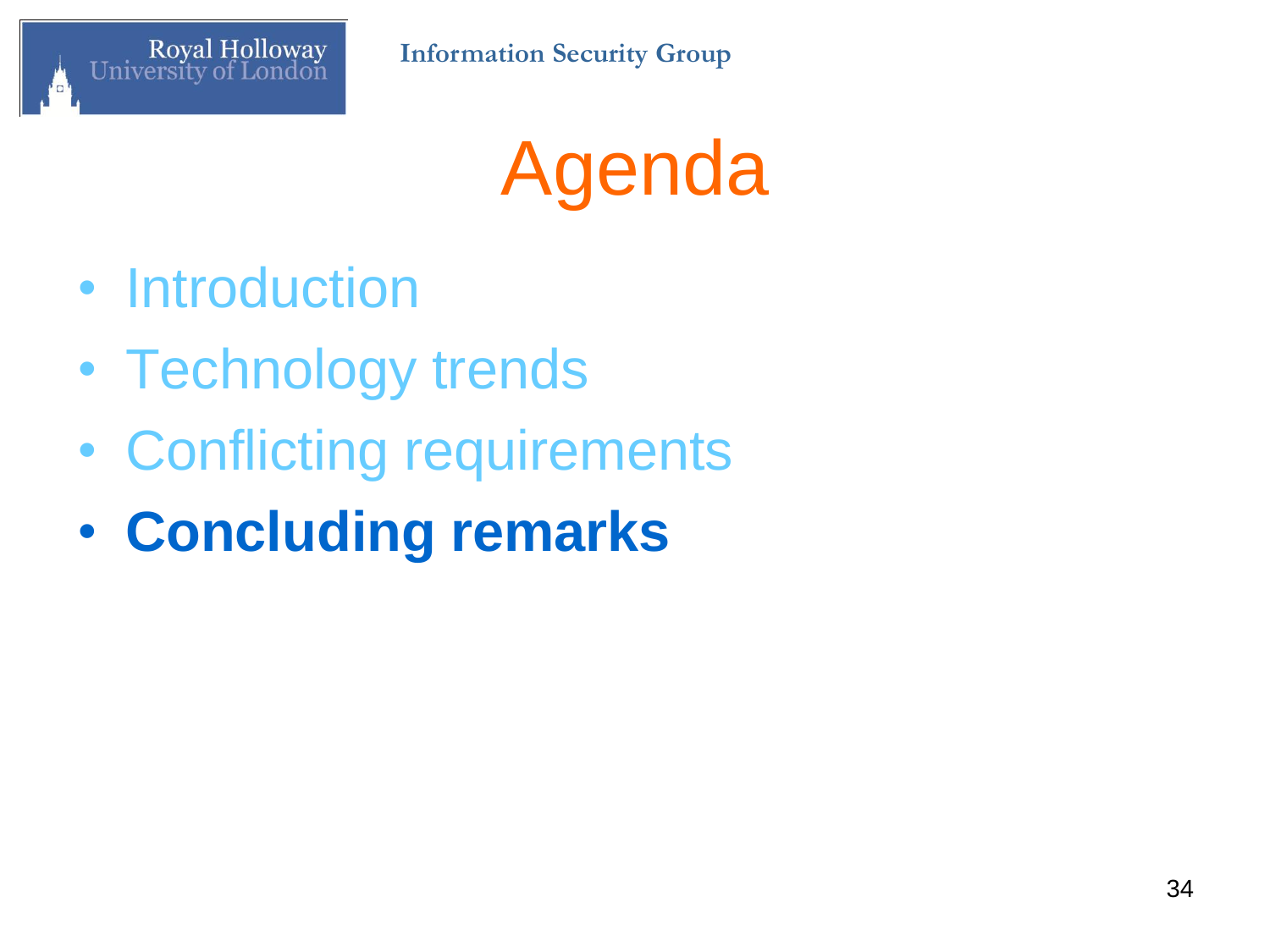# Are things getting better or worse?

- We all see news items about security breaches on almost a daily basis.
- As security experts we are inclined to shrug our shoulders and say 'I told you  $SO<sup>'</sup>$ .
- However, no-one seems to pay attention to us (sigh!) and things are getting worse – perhaps this is inevitable ...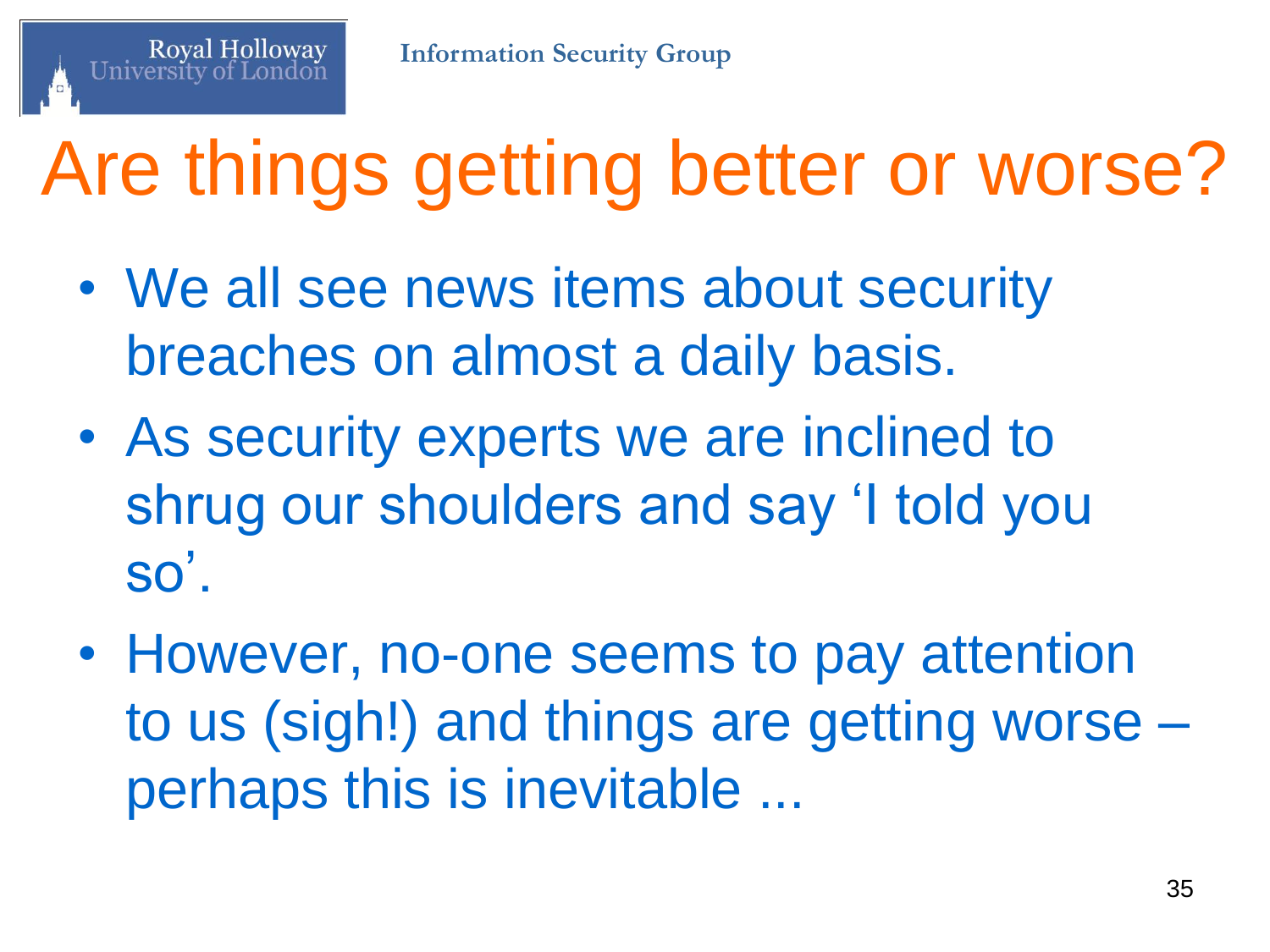# How do we fix this mess?

• What should governments do? – Does regulation help?

- What can/should major technology providers (Microsoft, Google, Apple, etc.) do?
	- They all believe in getting products out and fixing them later.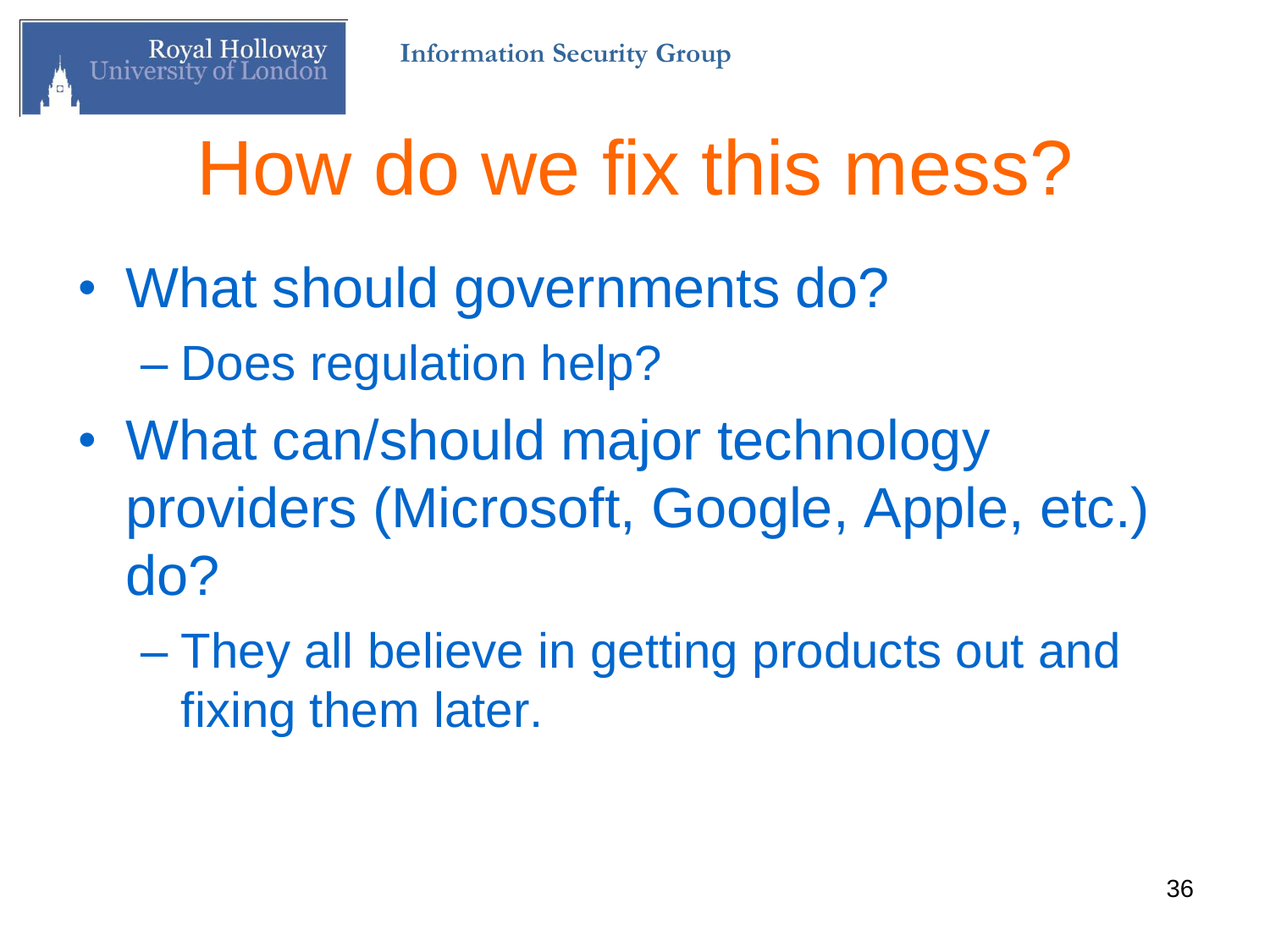# How do we fix this mess? (cont)

- What can/should end users do? – Can we expect users to be sensible?
- What can the academic community do?
	- Is the solution yet more new crypto/protocols?
	- What should we be doing?

- Can anyone resist business and social pressure?
	- How can we turn these to our advantage?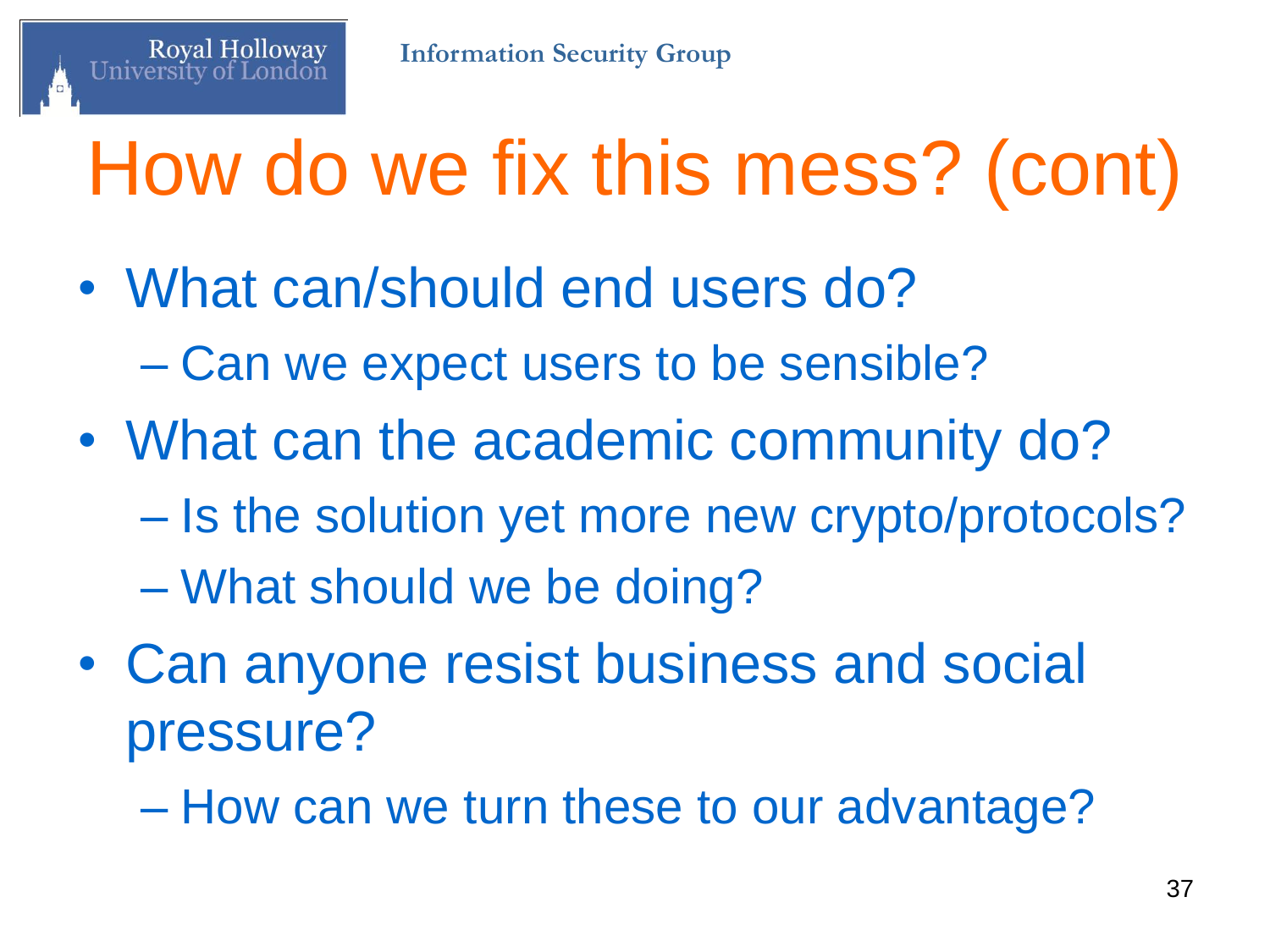# Getting technology deployed

- It does not seem to be a problem of the availability of good security/privacy technology.
- We need to find ways of getting this stuff deployed.
- Typically this means finding evolutionary paths with low costs to all parties (as opposed to revolutions, which almost never happen, not least because of chicken and egg problems).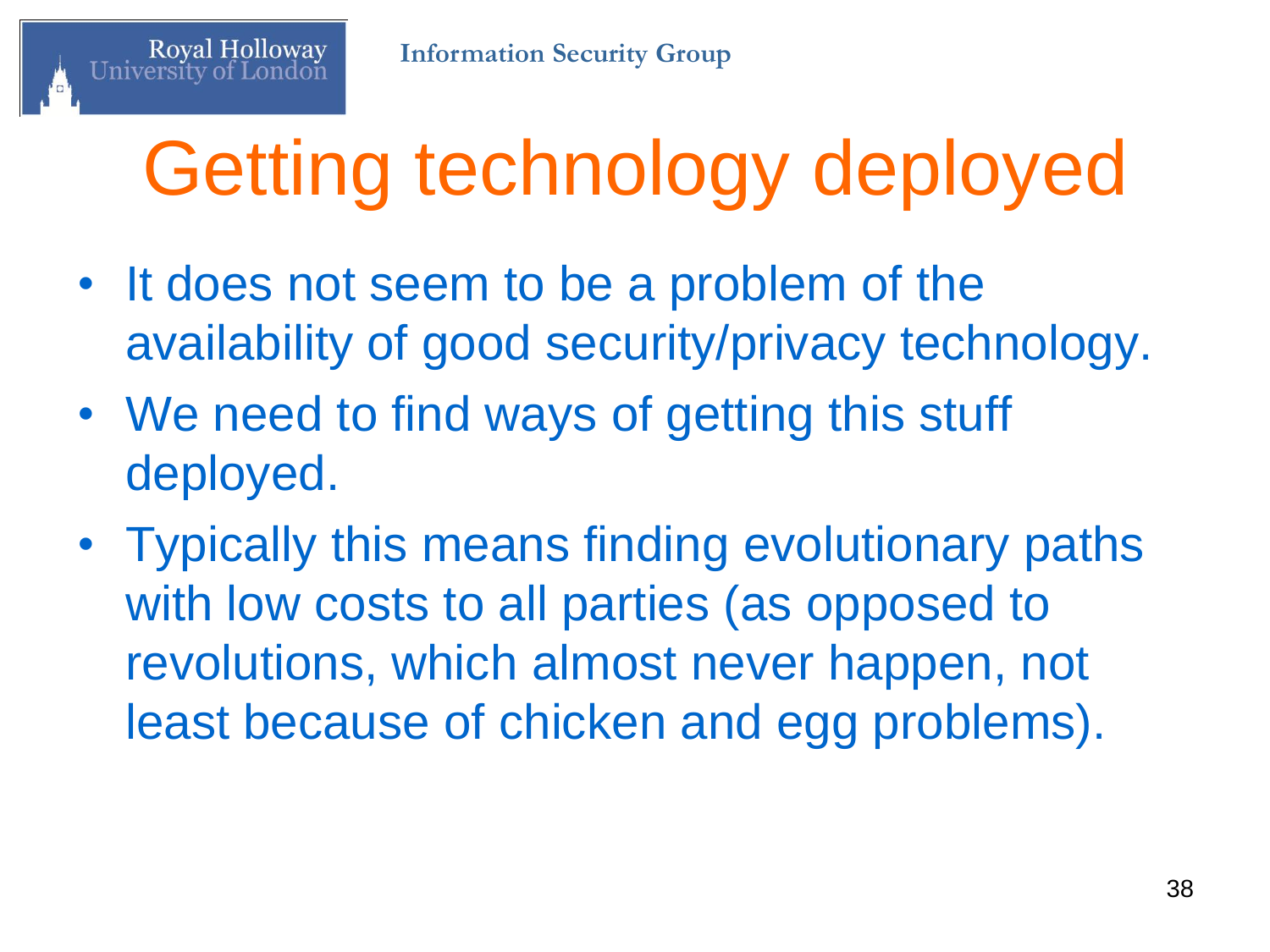## Are we all doomed?

• Maybe not ...

- Some areas in which we might discern security-positive events:
	- growing diversity of platform types (e.g. games platforms as IT platforms);
	- better software;
	- growing awareness of seriousness of security threats;
	- possible future in "locked down" devices.